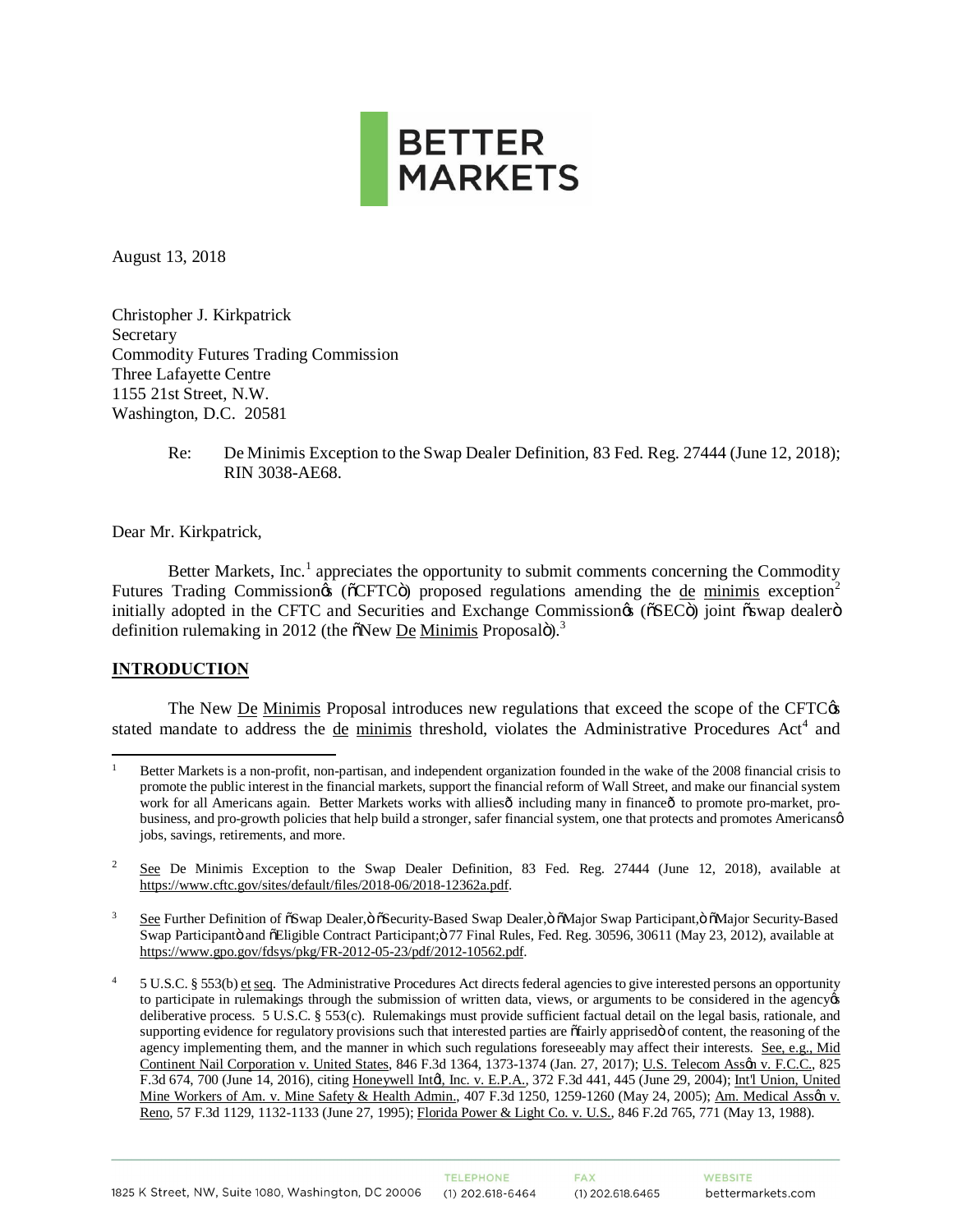Commodity Futures Trading Commission Page 2 of 20

statutory requirements for joint rulemaking, impermissibly expands swap dealing exclusions beyond the plain meaning and legislative intent of the Dodd-Frank Act Wall Street Reform and Consumer Protection Act ( $\delta$ Dodd-Frank Actö),<sup>5</sup> cites to incomplete and misleading data analyses, and relies on unsubstantiated representations made by market participants benefitting from the proposal.

Better Markets urges the CFTC to remedy these issues through a three-step process. First, the CFTC must amend its swap data and chief compliance officer reporting regulations to ensure it has sufficient data to provide an informed basis for administrative action. Second, and in the meantime, the CFTC should provide the regulatory certainty desired by market participants by permitting the \$3 billion de minimis threshold to become effective upon the expiration of the CFTC $\alpha$  current phase-in extension order,<sup>6</sup> more than six years after the CFTC finalized regulations defining the term oswap dealero as mandated in the Dodd-Frank Act in 2010.<sup>7</sup> Third, and only if warranted, the CFTC should re-propose an appropriately data-driven version of the New De Minimis Proposal.

# **COMMENTS**

**I. In violation of the Administrative Procedures Act and the joint rulemaking requirements under the Dodd-Frank Act, the New De Minimis Proposal seeks amendments to the "swap dealer" definition that, in effect, exceed the CFTC's stated objective of addressing the de minimis threshold for swap dealer registration.**

The New De Minimis Proposal far exceeds the CFTC $\alpha$  stated objective of addressing the õquantityö of swap dealing permissible within the de minimis exemption.<sup>8</sup> Moreover, the CFTC, rather than proposing regulations and guidance with the benefit of meaningful public comment, chooses to effect these extensive changes through sleight of handô a series of exclusions from the de minimis threshold for swap-related activities that it acknowledges constitute  $\delta$ dealing  $\delta$  under its own regulations but nevertheless would be excluded from dealing thresholds under the proposal. Such actions, among other things, fail to give the public sufficient notice of the content, scope, and import of the New De Minimis Proposal, depriving the public of a meaningful opportunity to provide input on a foundational element of the CFTC $\alpha$ 

 $\overline{5}$ See Public Law 1116203, 124 Stat. 1376 (2010), available at https://www.cftc.gov/idc/groups/public/@swaps/documents/file/hr4173\_enrolledbill.pdf.

<sup>&</sup>lt;sup>6</sup> The CFTC established the final \$3 billion de minimis threshold based on the aggregate gross notional swap dealing activities of unregistered persons in May 2012, subject to a five-year phase-in period with a higher \$8 billion threshold. The CFTC subsequently issued two consecutive orders extending that phase-in period, and the higher \$8 billion threshold, through December 31, 2018. See Order Establishing De Minimis Threshold Phase-In Termination Date, 81 Fed. Reg. 71605 (Oct. 18, 2016), available at https://www.gpo.gov/fdsys/pkg/FR-2016-10-18/pdf/2016-25143.pdf; Order Establishing a New De Minimis Threshold Phase-In Termination Date, 82 Fed. Reg. 50309 (Oct. 31, 2017), available at https://www.gpo.gov/fdsys/pkg/FR-2017-10-31/pdf/2017-23660.pdf.

<sup>&</sup>lt;sup>7</sup> The CFTC and SEC $\alpha$  joint final  $\ddot{\text{o}}$ swap dealer $\ddot{\text{o}}$  definition regulation was published on May 23, 2012. <u>See</u> Further Definition of öSwap Dealer, ö öSecurity-Based Swap Dealer, ö öMajor Swap Participant, ö öMajor Security-Based Swap Participantö and "Eligible Contract Participant;" 77 Final Rules, Fed. Reg. 30596, 30611 (May 23, 2012). Furthermore, Congress made clear in section  $712(a)(3)$  of the Dodd-Frank Act that the CFTC must issue regulations regarding swap dealers  $\ddot{o}$  in final form not later than 360 days from the date of enactment, ö which elapsed in July 2011, or more than seven years ago. See Title VIIô Wall Street Transparency and Accountability, Subtitle Aô Regulation of Over-the-Counter Swaps Markets, Part Iô Regulatory Authority, Sec. 712(a)(3), Public Law 1116203, 124 Stat. 1376 (2010). If the current \$3 billion de minimis threshold is permitted to take effect, the first swap dealer would not be required to register with the CFTC until January 1, 2020, or more than seven and half years after the industry was provided notice of the de minimisthreshold and almost a decade after the passage of the Dodd-Frank Act.

See 7 U.S.C.  $1a(49)(D)$  (stating that the CFTC  $\ddot{o}$ shall exempt from designation as a swap dealer an entity that engages in a de minimis quantity of swap dealing in connection with transaction with or on behalf of its customersö).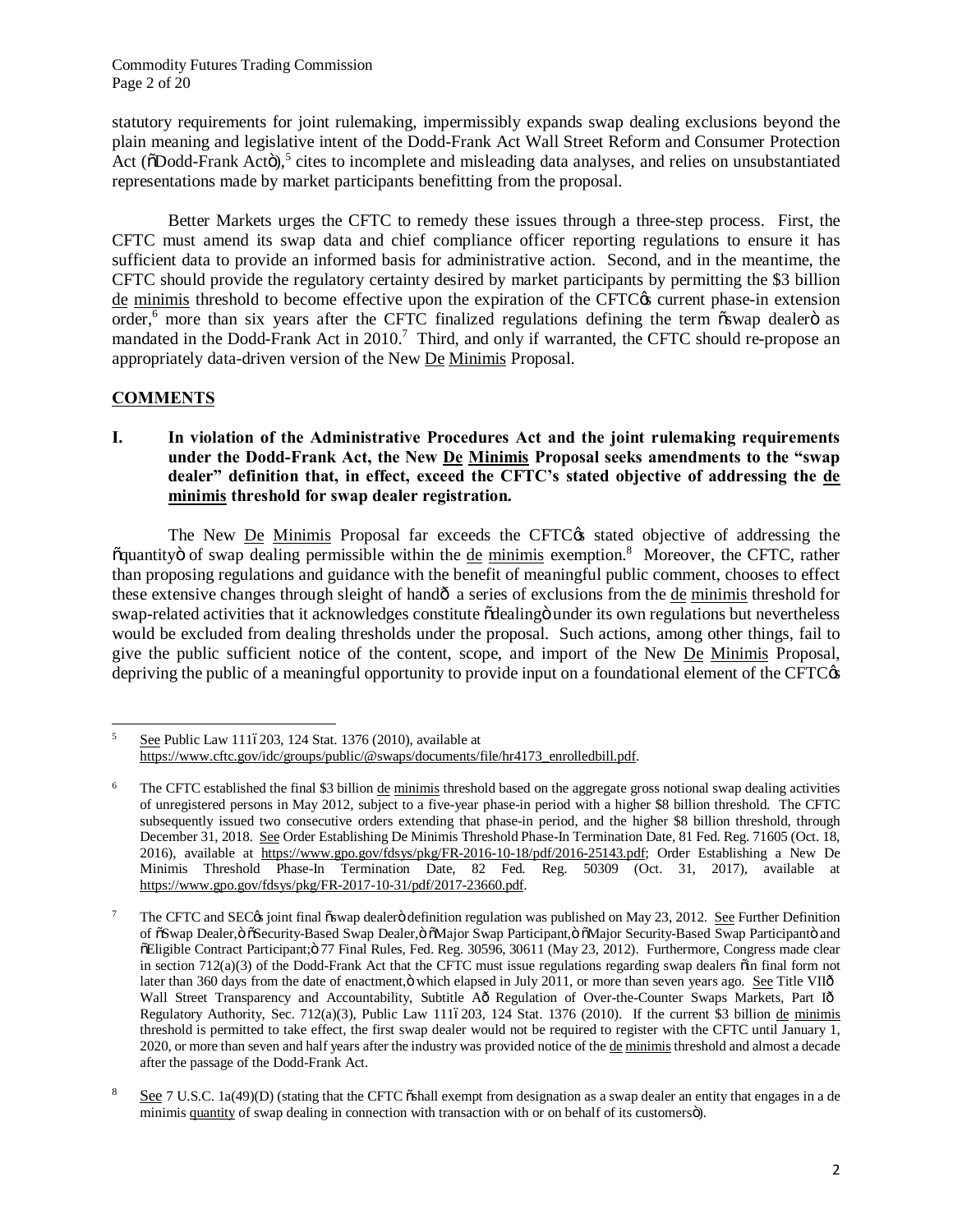Commodity Futures Trading Commission Page 3 of 20

regulatory framework. Final regulations based on the New De Minimis Proposal would be fatally flawed as a result.

The proposed exclusions are a solution in search of a problem. Indeed, they introduce many conceptual and procedural problems by rewriting o again, without sufficient notice othe "oswap dealer" swap definitions through the de minimis threshold. Each also changes substantive aspects of the CFTC $\alpha$  and SEC $\alpha$   $\delta$ swap dealer $\ddot{o}$  definitions rulemaking, upsetting what is now well-settled guidance on the scope of swap dealing exclusions under the Dodd-Frank Act.

## **A. The CFTC's unilateral commencement of a rulemaking to implement hedging and other de minimis exclusions violates procedural requirements for joint rulemakings and interpretations under the Dodd-Frank Act.**

The CFTC must commence even incremental rulemakings touching upon cornerstone definitional issues in accordance with procedural requirements, including those mandated by the Dodd-Frank Act. Section 712(d) of the Dodd-Frank Act instructs the CFTC and the SEC to issue joint rulemakings, in consultation with the Board of Governors of the Federal Reserve System ( $\delta$ Federal Reserve $\ddot{\text{o}}$ ), to define terms critical to regulation of the derivatives markets, including the term oswap dealer. To prevent subsequent actions that could undermine the joint rulemaking process, Congress further provided that CFTC and SEC  $\ddot{\text{o}}$ interpretations or  $\ddot{\text{o}}$ guidance  $\ddot{\text{o}}$  relating to definitions subject to the joint rulemaking requirement shall be effective only if issued jointly as well,<sup>10</sup> and after consultation with the Federal Reserve. 11

The CFTC claims, however, that  $\delta[a]$  joint rulemaking is not required with respect to changes to the de minimis exception-related factors, $\ddot{o}^{12}$  because section 1a(49) of the Commodity Exchange Act ( $\delta$ CEA $\ddot{o}$ ) instructs the CFTC alone to exempt entities engaged in a de minimis quantity of swap dealing from designation as a swap dealer ( $\delta SD\ddot{o}$ ).<sup>13</sup> That claim is invalid, and it would impermissibly enable the CFTC to conduct an end-run around the statutory joint rulemaking requirement. The de minimis dealing threshold is just that  $\hat{o}$  a dealing threshold. Even if statutory language could be construed to permit unilateral action on the <u>de minimis</u> dealing threshold itself (*i.e.*, a specific  $\tilde{\text{o}}$ quantity of swap dealing $\tilde{\text{o}}^{14}$ permitted without registration), that language logically and legally cannot be extended to permit unilateral regulatory actions affecting core definitional issues that must be accomplished through joint rulemaking. In short, the CFTC may not stretch its authority with respect to the de minimis threshold beyond reasonable

 $\overline{a}$ See the Dodd-Frank Act, Public Law 111-203, Section 712(d), 124 Stat. 1376, 1644 (2010).

Congress provided that the agencies, in consultation with the Federal Reserve, shall further define the term  $\tilde{\text{os}}$ wap dealer $\ddot{\text{o}}$  in CEA section  $1a(47)(A)(v)$  and unequivocally stated that  $\delta[a]$ ny interpretation of, or guidance by either Commission regarding, a provision of [Title VII], shall be effective only if issued jointly by the [CFTC] and the [SEC], after consultation with the Board of Governors . . . . ö

<sup>&</sup>lt;sup>11</sup> See Section 712(d)(4) of the Dodd-Frank Act.

<sup>&</sup>lt;sup>12</sup> See De Minimis Exception to the Swap Dealer Definition, 83 Fed. Reg. 27444, 27458, fn. 120 (June 12, 2018). See also Commodity Exchange Act Section 1a(49)(D).

<sup>&</sup>lt;sup>13</sup> 7 U.S.C. 1a(49)(D). In addition, CEA section 1a(49)(D) instructs the CFTC alone to establish factors with respect to the making of the determination to exempt such entities from designation. See also Further Definition of  $\delta$ Swap Dealer, $\ddot{o}$  $\delta$ Security-Based Swap Dealer,  $\ddot{\text{o}}$  Major Swap Participant,  $\ddot{\text{o}}$  Major Security-Based Swap Participant $\ddot{\text{o}}$  and  $\delta$ Eligible Contract Participant; ö 77 Fed. Reg. 30634, fn. 464 (May 23, 2012).

<sup>&</sup>lt;sup>14</sup> See 7 U.S.C. 1a(49)(D) (stating that the CFTC  $\ddot{\text{o}}$ shall exempt from designation as a swap dealer an entity that engages in a de minimis quantity of swap dealingo.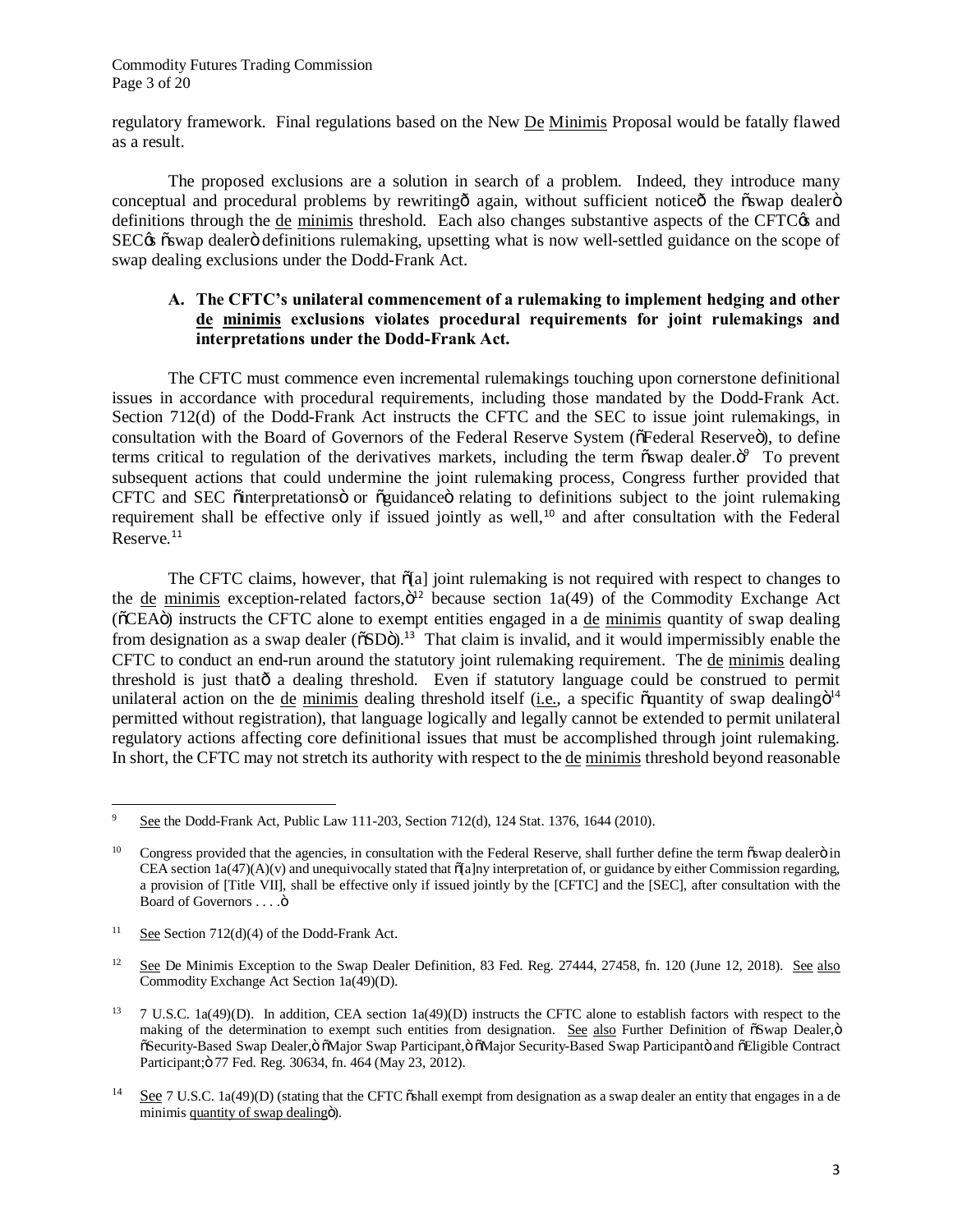Commodity Futures Trading Commission Page 4 of 20

bounds, especially to amend critical terms, such as  $\delta$ swap dealer, $\ddot{\delta}$  without regard for statutorily required processes.

Moreover, although the CFTC states that it occontinues to coordinate with the SEC on SD and security-based swap regulations,  $\ddot{o}$  it apparently did not do so specifically with respect to the provisions of the proposal. Indeed, unlike the CFTC $\alpha$  final release adopting the de minimis threshold,<sup>15</sup> the New De Minimis Proposal does not describe the consultation process at all. Instead, it appears the CFTC commenced the New De Minimis Proposal in a regulatory vacuum, ignoring the Congressional requirement that it pursue regulatory harmonization to the extent appropriate through consultation with other financial regulators. 16

The most revealing demonstration of the CFTC $\alpha$  intent to revise the SD definition itself is its revision of the facts-and-circumstances analysis for distinguishing hedging from dealing.<sup>17</sup> The CFTC contends that the New De Minimis Proposal is not subject to procedural requirements applicable to revisions of the SD definitions rulemaking, because, it claims, the othe Hedging De Minimis Provision does not revise the scope of activity that constitutes swap dealing. $\ddot{\mathrm{o}}^{18}$  That is untrue. The proposed exclusion from the de minimis threshold, and financial hedging in that context specifically, is relevant only to SD registration. It is also contrary to the dealer-trader distinction framework intended to provide guidance on swap-related activities that constitute dealing.<sup>19</sup> However, as is well known and recognized, hedging activities relating to risks arising from dealing properly constitute dealing activities themselves and therefore cannot be excluded from SD registration thresholds. To technically confirm that conclusion, while effecting a reversal of its regulatory implications, as the CFTC does, is conceptually misguided, inconsistent with common understanding and practice, and untenable as an unauthorized, de facto revision of the SD definitions rulemaking.

In other words, the New De Minimis Proposal has a clear definitional objective  $\hat{o}$  to expand dealing exclusions for hedging and other types of swaps. It is those definitional ends and effects that are dispositive of the procedural requirements for rulemaking, not the means for achieving them. The CFTC $\alpha$  conclusory

 $\overline{a}$ The CFTC and SEC noted in the very first sentence in the final release jointly defining and interpreting the term  $\tilde{\text{os}}$ wap dealer $\ddot{\text{o}}$ that the commissions were adopting rules and interpretive guidance oin consultation with the Board of Governors of the Federal Reserve System.ö Further Definition of öSwap Dealer,ö öSecurity-Based Swap Dealer,ö öMajor Swap Participant,ö  $\delta$ Major Security-Based Swap Participanto and  $\delta$ Eligible Contract Participant; 77 Fed. Reg. 30596 (May 23, 2012). In contrast, the CFTC did not describe any effort to jointly adopt or coordinate the New De Minimis Proposal with the SEC or Federal Reserve.

<sup>&</sup>lt;sup>16</sup> Congress provided that regulations adopted jointly must be  $\tilde{o}$ comparable to the maximum extent possible, taking into consideration differences in instruments and in the applicable statutory requirements. $\ddot{o}$  Section 712(d)(2)(D) of the Dodd-Frank Act. Moreover,  $\delta$ [b]efore commencing any rulemaking i regarding swap dealers more generally, the CFTC must  $\tilde{\text{c}}$ consult and coordinate to the extent possible with the SEC and the prudential regulators  $\tilde{\text{c}}$ for the purposes of assuring regulatory consistency and comparability. $\ddot{\text{o}}$  Section 712(a) of the Dodd-Frank Act.

<sup>&</sup>lt;sup>17</sup> Further Definition of  $\delta$ Swap Dealer, ö $\delta$ Security-Based Swap Dealer, ö $\delta$ Major Swap Participant, ö $\delta$ Major Security-Based Swap Participantö and õEligible Contract Participant; ö 77 Fed. Reg. 30596, 30608 (May 23, 2012) (stating õunder the interpretive approach to the definition of both the terms  $\ddot{\text{os}}$  dealero and  $\ddot{\text{os}}$  execurity-based swap dealer,  $\ddot{\text{o}}$  whether a person is acting as a dealer will turn upon the relevant facts and circumstances, as informed by the interpretive guidance set forth in this Adopting Releaseö).

<sup>18</sup> Id. at 27462.

<sup>&</sup>lt;sup>19</sup> See the extensive discussion of this conclusion below, based on interpretive language in the preamble to the CFTC and SEC $\alpha$ joint SD definition rulemaking. Further Definition of  $\delta$ Swap Dealer,  $\ddot{\delta}$   $\delta$ Security-Based Swap Dealer, $\ddot{\delta}$   $\delta$ Major Swap Participant, ö öMajor Security-Based Swap Participantö and öEligible Contract Participant; ö 77 Fed. Reg. 30596 (May 23, 2012).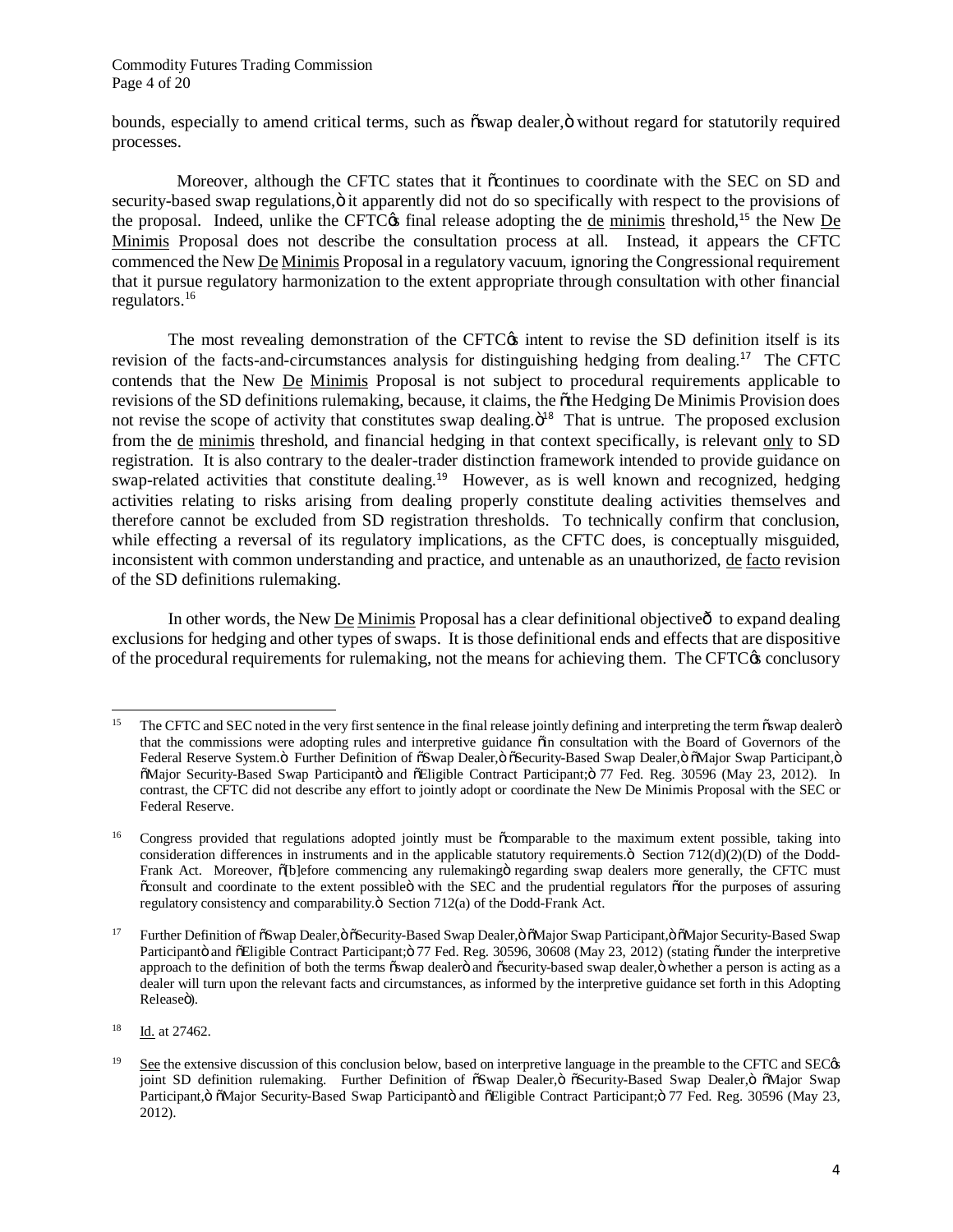Commodity Futures Trading Commission Page 5 of 20

assertions about its unilateral de minimis authority, recited in two footnotes,<sup>20</sup> cannot nullify the more specific statutory directives for joint rulemaking provided in section 712 and other provisions of the Dodd-Frank Act. In short, the CFTC $\circ$ s unilateral <u>de minimis</u> authority has specific statutory limits, and the CFTC cannot invoke or rely upon that authority to effect a de facto amendment to the SD definition, which requires joint rulemaking.

## **B. The New De Minimis Proposal impermissibly expands swap dealing exclusions beyond the plain meaning and legislative intent of the Dodd-Frank.**

The New De Minimis Proposal is contrary to the purposes of the Dodd-Frank Act and inconsistent with existing regulations and interpretations. In addition, swaps executed to hedge risk exposures from dealing swaps are inextricably tied to market-making activities and revenues, as evidenced in securities disclosures, and therefore must constitute **dealing** swaps.

## **1. The New De Minimis Proposal's hedging exclusion is unnecessary, permits hedgingrelated swap dealing to be excluded from SD registration thresholds, and is inconsistent with existing regulations and interpretations.**

The New De Minimis Proposal excludes from the de minimis threshold swaps used to hedge financial and physical risks, which, the CFTC argues in part, may better ensure end-users have access to liquidity from unregistered swap dealers.<sup>21</sup> Promoting unregulated swap dealing, however, is not a valid statutory objective. Congress named Title VII of the Dodd-Frank Act, the  $\delta$ Wall Street Transparency and Accountability Act, $\ddot{\sigma}^2$  and more generally, provided that the purpose of the Dodd-Frank Act was to  $\ddot{\text{o}}$ improv[e] accountability in the financial system $\ddot{\text{o}}$  and  $\ddot{\text{o}}$ protect consumers from abusive financial services practices. $\ddot{\sigma}^{23}$  The swap dealer registration framework is a critical means for achieving those objectives. It is hard to understand how the CFTC $\alpha$  use of discretion to exempt swap dealing entities from its oversight can be reasonably viewed as consistent with the goals of promoting transparency, accountability, and consumer protection, in particular as business conduct regulations are applicable solely to registered swap dealers.<sup>24</sup>

Moreover, the CFTC<sub>O</sub> rationale for a more explicit regulatory exclusion for the benefit of endusers is baseless and contradictory. The final SD definition resulted in provisional registration of SDs more

 $20\degree$ See Id. at 27448 (stating  $\ddot{\text{o}}$  a joint rulemaking is not required with respect to the de minimis exception factors, $\ddot{\text{o}}$  a conclusion irrelevant to whether finalized changes to the SD definition can be effected through the de minimis exception). See also Id. at 27445, fn. 13 (stating that "a joint rulemaking with the SEC is not required to amend the de minimis, pursuant to paragraph  $(4)(v)$  of the SD Definition<sub>o</sub>).

<sup>&</sup>lt;sup>21</sup> See De Minimis Exception to the Swap Dealer Definition, 83 Fed. Reg.  $27444$ ,  $27476$  (June 12, 2018) (stating, for example, "[w]ith respect to the Hedging De Minimis Provision, market liquidity may improve as entities would be able to execute hedging swaps knowing that the swaps would not necessarily constitute swap dealing that counts towards the de minimis thresholdö).

<sup>&</sup>lt;sup>22</sup> See Public Law 1116203, 124 Stat. 1376 (2010).

 $23$  Id.

<sup>&</sup>lt;sup>24</sup> The New De Minimis Proposal also is inconsistent with the CEA $\alpha$  other purposes, which include the following: (1) to deter and prevent disruptions to market integrity; (2) to ensure the financial integrity of swap-related activities and the avoidance of systemic risk; (3) to protect against fraudulent or abusive sales practices and misuses of customer assets; and (4) to promote responsible innovation and fair competition among market participants. Because the CFTC emphasizes that the proposal may encourage competition between registered and unregistered swap dealers, we note, here, that competition between regulated swap dealing entities and unregulated swap dealing entities, each engaging in activities that are functionally identical, actually encourages unfair competition, in addition to impeding the other CEA objectives. See 7 U.S.C. 5(b).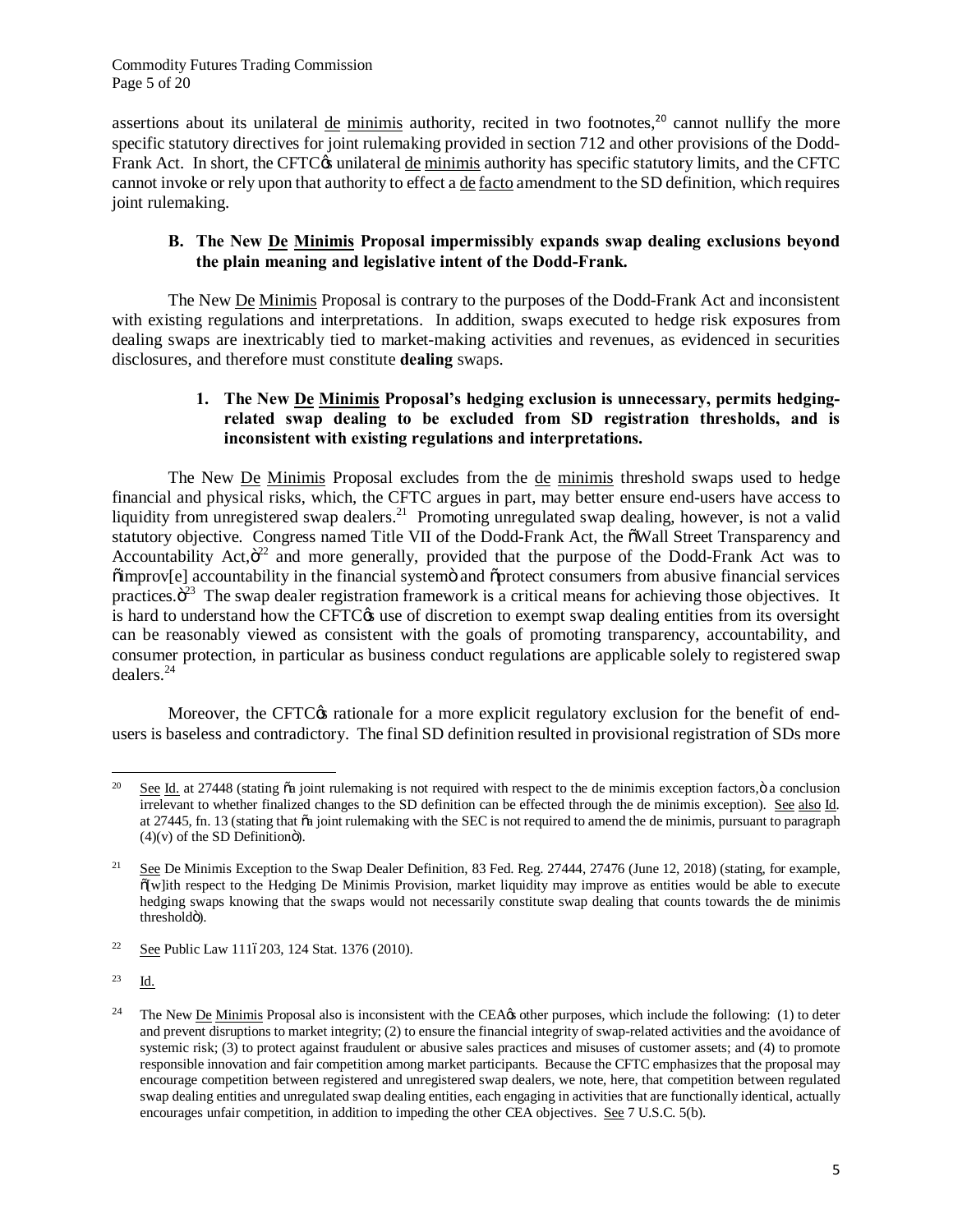#### Commodity Futures Trading Commission Page 6 of 20

 $\overline{a}$ 

than six years ago; any disincentive to continued participation in the markets on account of SD registration ambiguities or concerns would have required an end to ancillary dealing as part of the 12-month rolling de  $minimis$  calculation beginning in October 2012.<sup>25</sup> In addition, existing regulations and interpretations already provide a detailed and well-settled framework for distinguishing swap dealing from other types of hedging activities. A facts-and-circumstances analysis within the dealer-trader distinction framework excludes from swap dealing, for example, those swaps executed solely to manage price risks on a commodity essential to a companies occurrencial operations, currency risks relating to a companies overseas sales, and interest rate risks on a companies nown debt instruments.<sup>26</sup> The CFTC nevertheless tries to have it both ways, suggesting at times that it intends merely to codify the types of activities that are already eligible for exclusion from swap dealing<sup>27</sup> and suggesting at other times that it intends the new exclusions to encourage competition.<sup>28</sup>

Furthermore, revealing the CFTC $\circ$ s actual intent in the New <u>De Minimis</u> Proposal, the de minimis hedging exclusion goes far beyond an incidental dealing exclusion and invites reliance even by entities regularly engaged in hedging inextricably tied to swap dealing. Although the CFTC introduces conditions to constrain reliance on the de minimis hedging exclusion, the conditions themselves introduce the type of interpretive uncertainty that the CFTC claims the proposal is intended to resolve. Thus, although Better Markets would applaud any clarifications that would have the effect of ensuring market-making and similar dealing activities are included in de minimis thresholds, we note that the proposed conditions have not been appropriately drafted to ensure that this will be the realized effect.

Indeed, the New De Minimis Proposal is almost certain to have the opposite effect. The conditions proposed on use of the de minimis hedging exclusion will be interpreted by an army of highly compensated industry lawyers to permit the exclusion from SD registration analyses even those swaps intended to hedge specific risks arising from swap dealing activities. Consider the ambiguous and malleable language purportedly restricting reliance on the de minimis hedging exclusion:

. . . (1) The person is entering into the swap for the primary purpose of reducing or otherwise mitigating one or more specific risks for the person, which includes, without limitation, market risk, price risk, rate risk, basis risk, credit risk, volatility risk, foreign exchange risk, liquidity risk, or similar risks arising in connection with existing or anticipated identifiable assets, liabilities, positions, contracts, or other holdings of the person or any affiliate of the person; (2) For that swap, the person is not the price maker and does not receive or earn a bid/ask spread, fee, commission, or other compensation for entering into the swap; (3) The swap is economically appropriate to the reduction of risks that may arise in the conduct and management of an enterprise engaged in the type of business in which the person is engaged; (4) The swap is entered into in accordance with sound business

<sup>26</sup> The key characteristic for distinguishing such excluded hedging activities from swap dealing under current law is that they are not in any way related to accommodating the demand of others and do not involve profits derived from intermediation.

<sup>27</sup> See, e.g., De Minimis Exception to the Swap Dealer Definition, 83 Fed. Reg. 27444, 27463 (June 12, 2018) (incorrectly asserting that  $\delta$ [t]he proposed Hedging De Minimis Provision is consistent with the CFTC $\alpha$  position in the SD Definition Adopting Releaseö).

<sup>&</sup>lt;sup>25</sup> See Frequently Asked Questions (FAQ)  $\acute{o}$  Division of Swap Dealer and Intermediary Oversight ( $\ddot{o}$  $\ddot{o}$ DSIO $\ddot{o}$ ) Responds to FAQs About Swap Entities, available at https://www.cftc.gov/sites/default/files/idc/groups/public/@newsroom/documents/file/swapentities\_faq\_final.pdf (noting that  $\delta$ [w]ith the swap definition final rulemaking & October 12, 2012 effective date, all swaps entered into by a person after October 12th in connection with the person's swap dealing activities are relevant in determining whether the person is within the swap dealer definitionö).

 $^{28}$  Id. (stating, for example,  $\ddot{\text{om}}$  arket liquidity may improve as entities would be able to execute hedging swaps knowing that the swaps would not necessarily constitute swap dealing . . .").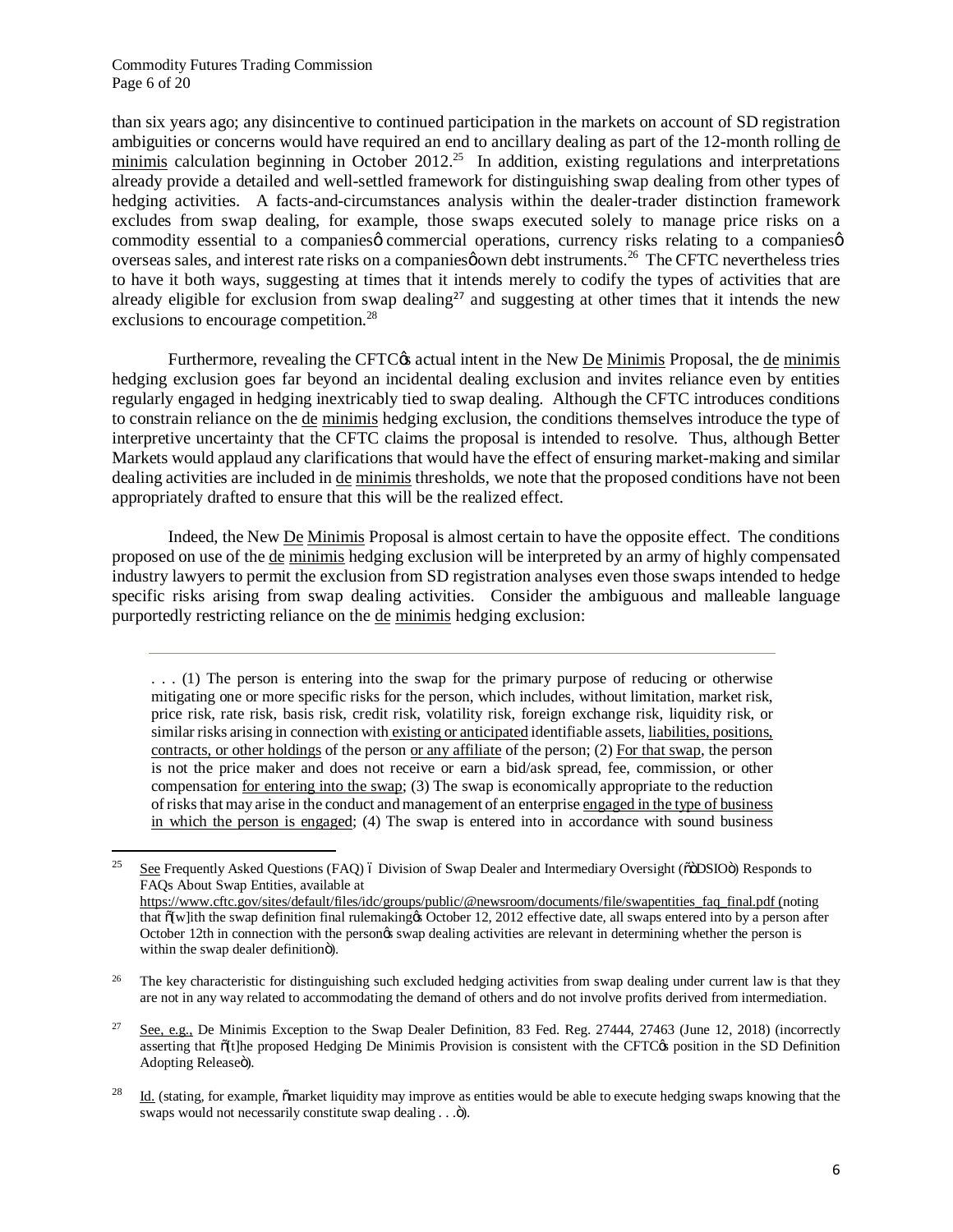practices; and (5) The person does not enter into the swap in connection with activity structured to evade designation as a swap dealer.<sup>29</sup>

This language yields the inescapable conclusion that hedging swaps intended to address risks arising from swap dealing activities would qualify for exclusion from the de minimis threshold. Most concerning, even CFTC-registered SDs, including subsidiaries of U.S. bank holding companies, would be permitted to conduct additional swap dealing activities through unregistered affiliates.

The conditional language, at first glance, appears to resemble the CFTC $\alpha$  swap dealing exclusion for hedging physical positions, drawing on principles long applied to bona fide hedging exemptions in the position limits context.<sup>30</sup> However, a closer examination reveals that the CFTC carefully replaced language used to confine the effect of these other hedging provisions. For example, in condition (3) above, the hedging swap must be economically appropriate to the reduction of risks that may arise in the  $\ddot{\rm o}$ conduct and management of an enterprise engaged in the type of business in which the person is engaged. $\ddot{0}^{31}$  This tautological condition generally mirrors language from the CFTC $\alpha$  physical hedge exclusion from de minimis calculations, which provides that, among other things, an excluded swap must be economically appropriate to the reduction of the persongs risks in the  $\ddot{\text{o}}$  conduct and management of a commercial enterprise. $\ddot{\mathrm{o}}^{32}$  The effect of that seemingly minor substitution should be unmistakably clear: Financial and other institutions would be able to rely upon the new de minimis hedging exclusion even for transactions hedging risks arising from swap dealing businesses. That, of course, would be contrary to the plain language of the activities-based  $\tilde{\text{osmap}}$  dealer $\ddot{\text{o}}$  definition<sup>33</sup> and the CFTC $\alpha$  purported intent in proposing the de minimis hedging exclusion.

Better Markets also notes the CFTC $\alpha$  determination to permit hedging of õexisting or anticipatedö liabilities incurred by affiliates and to limit the price maker and compensation criteria to the hedging swap alone (i.e.,  $\delta$ that swap $\ddot{\mathrm{o}}$ ).<sup>34</sup> In a one-to-one world, where hedging activities occur immediately upon the completion of a directional position, the effectiveness of such a hedge can be more readily identified and monitored. In modern banking and commercial energy operations, however, institutions have adopted portfolio hedging strategies that attempt to mitigate risks arising from pools of related positions. The New De Minimis Proposal, by failing to impose meaningful conditions on the hedging exclusion, would likely

 $\overline{a}$ 

 $32$  See Regulation 1.3(ggg)(6)(iii).

<sup>&</sup>lt;sup>29</sup> See proposed (4)(i)(D), 83 Fed. Reg. 27479 (June 12, 2018) (emphasis added). See also Id. at 27463.

<sup>&</sup>lt;sup>30</sup> Id. at 30612 (stating that  $\delta$ the CFTC believes it is appropriate to adopt an interim final rule that draws upon the principles of bona fide hedging that the CFTC has long applied to identify when a financial instrument is used for hedging purposes, and excludes from the swap dealer analysis swaps entered into for the purpose of hedging physical positions that meet the requirements of the ruleö).

 $31$  Id, at 2749.

<sup>&</sup>lt;sup>33</sup> The CEA defines the term "swap dealer to include any person involved in the following swap-related activities: (1) holding oneself out as a dealer; (2) making a market; (3) regularly entering into counterparty transactions as an ordinary course of business for its own account; or (4) engaging in any activity causing the person to be commonly known in the trade as a dealer or market maker. 7 U.S.C. 1a(49).

<sup>34</sup> Building an exclusion on the fiction of the one-to-one hedge in which the SD is the price maker on a client-facing trade, as dealer, and separately hedges that risk, permits the SD to contend it is not a price maker on the interdealer trade, potentially excluding much of the interdealer market from de minimis calculations. In addition, we note a drafting error. The de minimis hedging exclusion permits swaps entered into for the purpose of hedging to be excluded from the SD registration analysis,  $\delta$ subject to conditions in paragraphs (4)(i)(D)(1) through (4)(i)(D)(6) of [the proposed] definition.  $\delta$  See proposed (4)(i)(D), 83 Fed. Reg. 27479 (June 12, 2018). There is no proposed  $(4)(i)(D)(6)$  in the published version of the New De Minimis Proposal.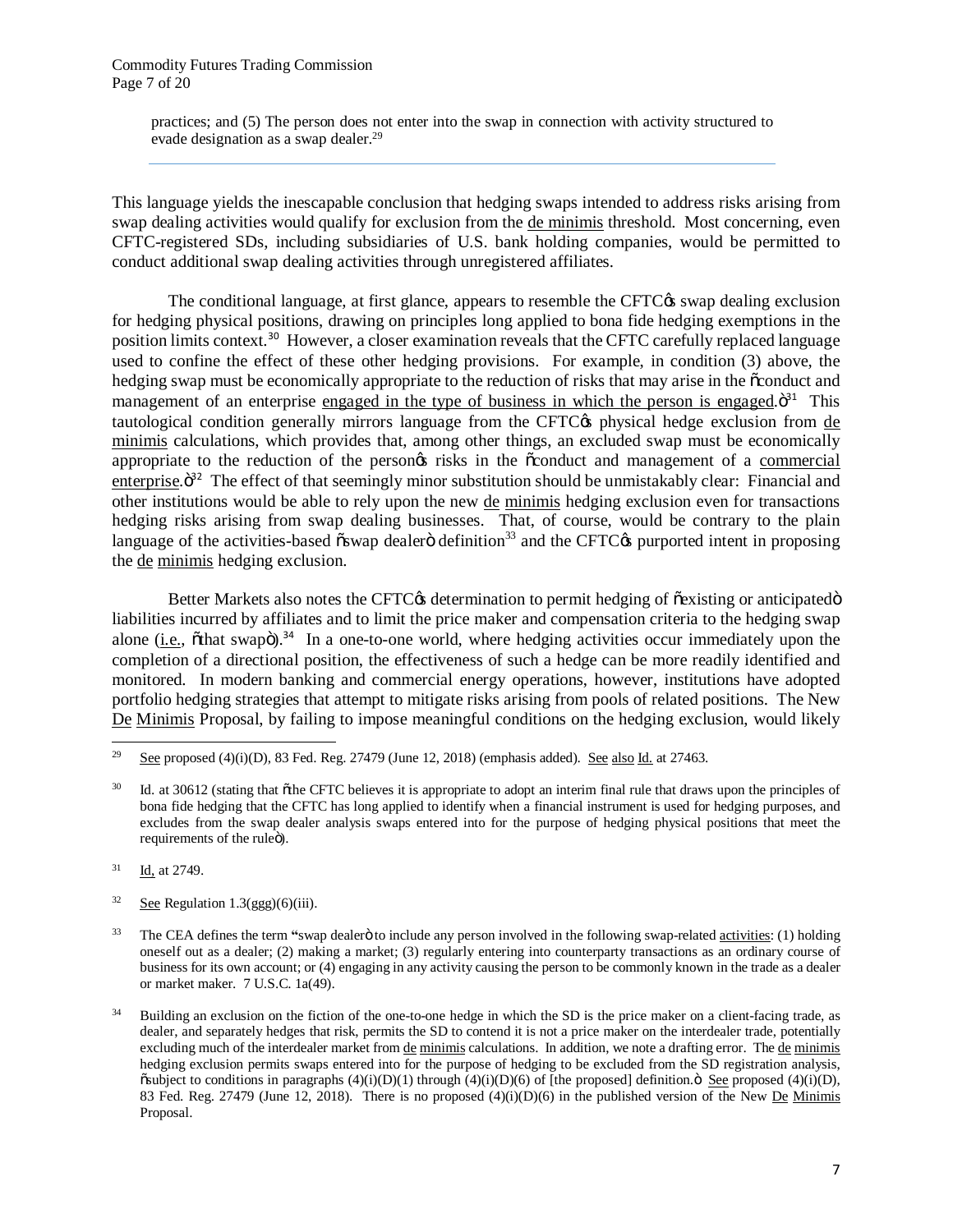permit institutions to build substantial derivatives positions  $\hat{\sigma}$  ostensibly to manage risks relating to existing assets or dealing portfoliosô and to label, and perhaps mischaracterize, those transactions as  $\delta$ hedges $\ddot{o}$  after the fact. This is precisely what J.P. Morgan Chase  $& Co.$  did in connection with multi-billion dollar losses on its synthetic credit portfolio.<sup>35</sup>

Moreover, by including  $\ddot{\text{o}}$ anticipated liabilities in condition (1) above, the CFTC may invite institutions to  $\delta$  pre-hedge  $\delta$  anticipated dealing risks by putting on hedging positions before there is anything to hedge.<sup>36</sup> That leaves too much to institutional judgment. From a practical perspective, the CFTC $\alpha$ supervision of the de minimis hedging exclusion will continue to prove difficult and inevitably lead to undetected industry misconduct, in particular as unregistered swap dealing entities are not required to submit to U.S. regulators analyses, metrics, policies, or procedures relating to de minimis calculations and hedging practices.<sup>37</sup> Pre-hedging activities also carry significant risks of front-running, especially in the absence of an SD examinations program to scrutinize order entry and position information controls. Thus, the CFTC<sub>O</sub> facilitation of unregulated pre-hedging in connection with swap dealing activities, apparently based on the incorrect and unsupported assertion that it is a  $\tilde{o}$  necessary $\ddot{o}$  and separable element of riskmanagement, is inadvisable.

Finally, the New De Minimis Proposal fails to restrict reliance on the de minimis hedging exclusion even by financial institutions openly engaged in swap dealing activities, where the spread, compensation, and price making in connection with a hedging swap, or series of hedging swaps, frequently arises from a combination of interdealer and other market transactions. If history is any guide, it would not be long before an ISDA protocol<sup>38</sup> facilitates the exchange of representations that each counterparty in the interdealer market is neither the oprice makero nor the recipient of ocompensation within the meaning of the CFTC<sub>O</sub> proposed regulations, at least for hedging swaps between the adhering counterparties. The

 $35$ See JPMorgan Chase Whale Trades: A Case History of Derivatives Risks and Abuses, Majority and Minority Staff Report, Permanent Subcommittee on Investigations, United States Senate, available at https://www.hsgac.senate.gov/imo/media/doc/REPORT%20-%20JPMorgan%20Chase%20Whale%20Trades%20(4-12- 13).pdf (finding, among other things, that J.P. Morgan Chase & Co. mischaracterized high risk trading as hedging, claimed at times that its synthetic credit portfolio ( $\delta$ SCP $\delta$ ) functioned as a hedge against bank credit risks, and  $\delta$ failed to identify the assets or portfolios being hedged, test the size and effectiveness of the alleged hedging activity, or show how SCP lowered rather than increased bank riskö).

<sup>36</sup> This apparently continues to be permitted despite at least one U.S. court finding the practice tantamount to front-running. See Former Global Head of HSBC $\alpha$  Foreign Exchange Cash Trading Found Guilty of Orchestrating Multimillion-Dollar Front-Running Scheme, U.S. Department of Justice (Oct. 23, 2017), available at https://www.justice.gov/opa/pr/formerglobal-head-hsbcs-foreign-exchange-cash-trading-found-guilty-orchestrating. See also, e.g., HSBC, Information about HSBC $\alpha$  Foreign Exchange and Metals Terms of Dealing, available at https://www.google.com/url?sa=t&rct=j&q=&esrc=s&source=web&cd=8&ved=2ahUKEwjakc3W9- XcAhWvslkKHV\_3D9UQFjAHegQIAxAC&url=https%3A%2F%2Fwww.business.hsbc.com.kw%2F- %2Fmedia%2Flibrary%2Fcommon%2Fmena%2Fpdf%2Ffx-terms-of-dealing.pdf%3Fla%3Den-GB&usg=AOvVaw3rUoHwuqNwVHEehr7NDbai (stating that  $\delta[w]$ here a client indicates interest in a potential transaction, provides a request for quote or leaves an order, HSBC may use that information to engage in Pre-Hedging activities by dealing as principal with a view to facilitate a potential transaction and disclosing that  $\delta$ [a]ny such Pre-Hedging transactions could be at different prices from the price at which HSBC transacts with a client, may affect the market price or liquidity, and may result in a profit or loss to HSBC<sub>0</sub>).

Although a somewhat narrower point, Better Markets recommends that SD CCO annual reports be required to include de minimis reporting of the aggregate calculation across each SD $\alpha$  unregistered affiliates, thereby ensuring that provisionally registered SDs, at least, are required to monitor compliance with the threshold and certify reported calculations as to their  $\alpha$  accuracy and  $\alpha$  ompleteness.  $\ddot{o}$  See CEA section 3.3(f)(3) (stating that  $\ddot{o}$ ) (the report shall include a certification by the chief compliance officer or chief executive officer of the registrant that, to the best of his or her knowledge and reasonable belief, and under penalty of law, the information contained in the annual report is accurate and complete<sub>6</sub>).

<sup>&</sup>lt;sup>38</sup> For more information on the Dodd-Frank Act protocols instituted by the International Swaps and Derivatives Association, Inc. ( $\delta$ ISDA $\ddot{o}$ ), see https://www.isda.org/protocols/.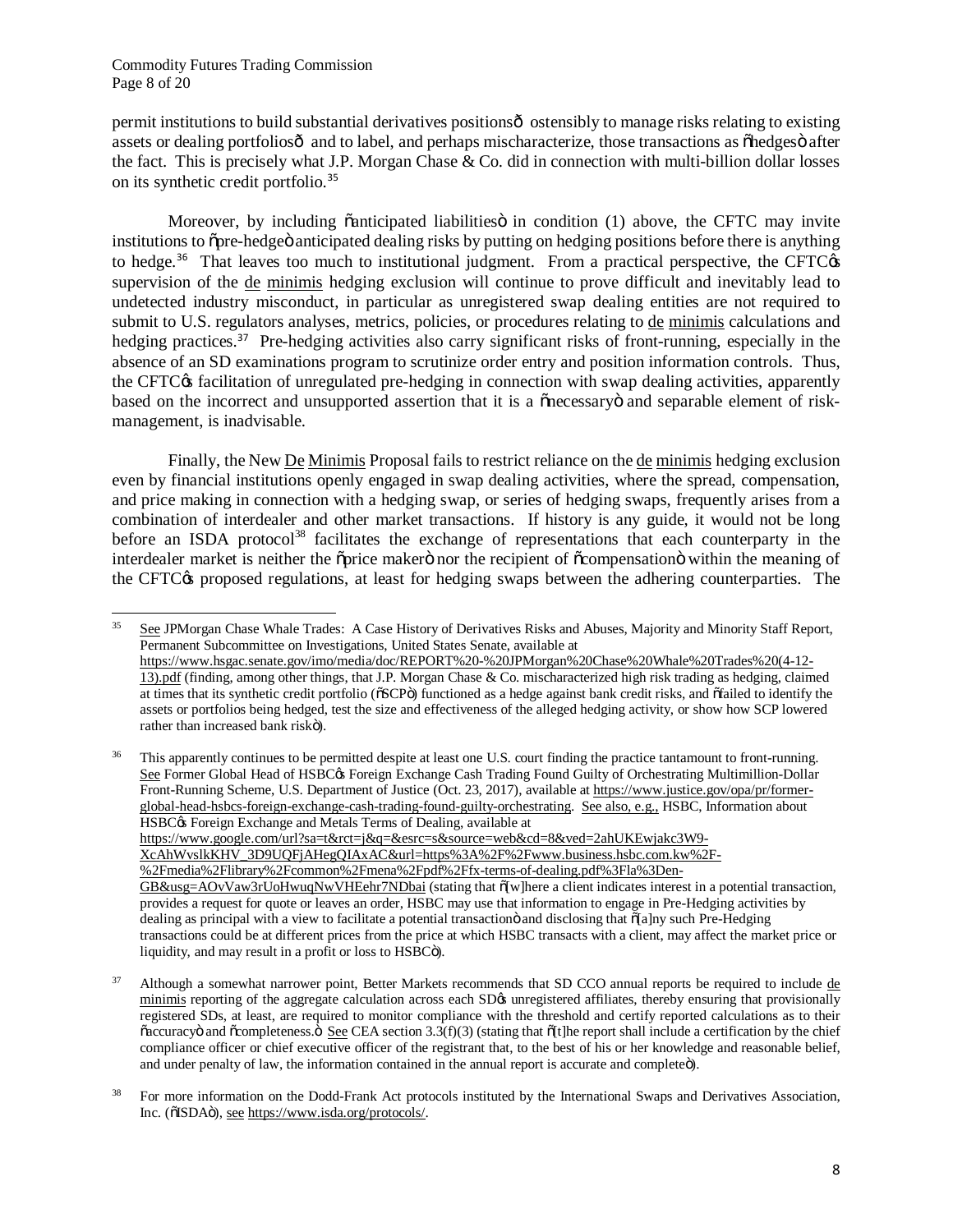Commodity Futures Trading Commission Page 9 of 20

CFTC therefore is incorrect in stating that the hedging swap limitations will onot improperly exclude swap dealing activity from the de minimis threshold.<sup>39</sup> Indeed, based on CFTC $\alpha$  proposed language, we find it doubtful that the de minimis hedging exclusion would restrict swap-dealing-related hedging activities at all:

When the person is not the price maker of the hedging swap, or otherwise receiving compensation, the person is not accommodating the needs of a counterparty, such swap is generally not swap dealing activity, and therefore should not be counted for purposes of the de minimis exception.<sup>40</sup>

The CFTC<sub>C</sub>'s above assertion is incorrect in several respects. First, the hedging element of an SD<sub>C</sub>'s portfolio is inextricably tied to its accommodation of the needs of its counterparties and therefore constitutes an extension of client-facing swap dealing activities. The profit and loss generated on client-facing activities, moreover, frequently is judged relative to interdealer hedging costs, including costs of hedging specific risk sensitivities in a portfolio of client transactions  $\hat{\mathbf{o}}$  separate and apart from individual client-facing trades. The hedging element of client-facing dealing trades, in reality, cannot be conceptually or practically separated from the risk-taking element of dealing. In other words, hedging is a fundamental element of dealing.

Perhaps most concerning, however, the CFTC appears to have mischaracterized or misunderstood its own interpretations with respect to the regulatory treatment of hedging swaps in connection with swap dealing activities. The New De Minimis Proposal notes the following, for example, which is inconsistent with the CFTC<sub>O</sub>'s final "oswap dealer" definition release and the SEC<sub>O</sub>'s cognate interpretations of hedging transactions relating to security-based swap dealing transactions:

The SD Definition Adopting Release also states that, generally, swaps that hedge positions that were entered into as part of swap dealing activity would also not need to be counted towards a person $\alpha$  de minimis threshold calculation if they meet the requirements of the proposed exception. The proposed Hedging De Minimis Provision is consistent with the CFTC $\alpha$  position in the SD Definition Adopting Release.<sup>41</sup>

Those statements are incorrect. The CFTC did not state that hedging positions that were entered into as  $\beta$  part of swap dealing activity would not be counted towards the de minimis threshold, and the CFTC cites to no such language supporting that categorical conclusion. In addition, the New De Minimis Proposal is not consistent with what the CFTC did, in fact, state with respect to hedging activities relating to dealing. This mischaracterization understates, if not obscures, the importance of policy changes sought in the New De Minimis Proposal.

Indeed, the SEC and CFTC previously and sensibly indicated the exact opposite, that hedging constitutes an inextricable element of dealing activities and therefore must be counted for de minimis purposes. Consider the agencies own characterization of the hedging issue in the final SD definition release:

<sup>39</sup> <sup>39</sup> De Minimis Exception to the Swap Dealer Definition, 83 Fed. Reg. 27444, 27463 (June 12, 2018).

<sup>40</sup> Id. at 27463.

<sup>41</sup> Id.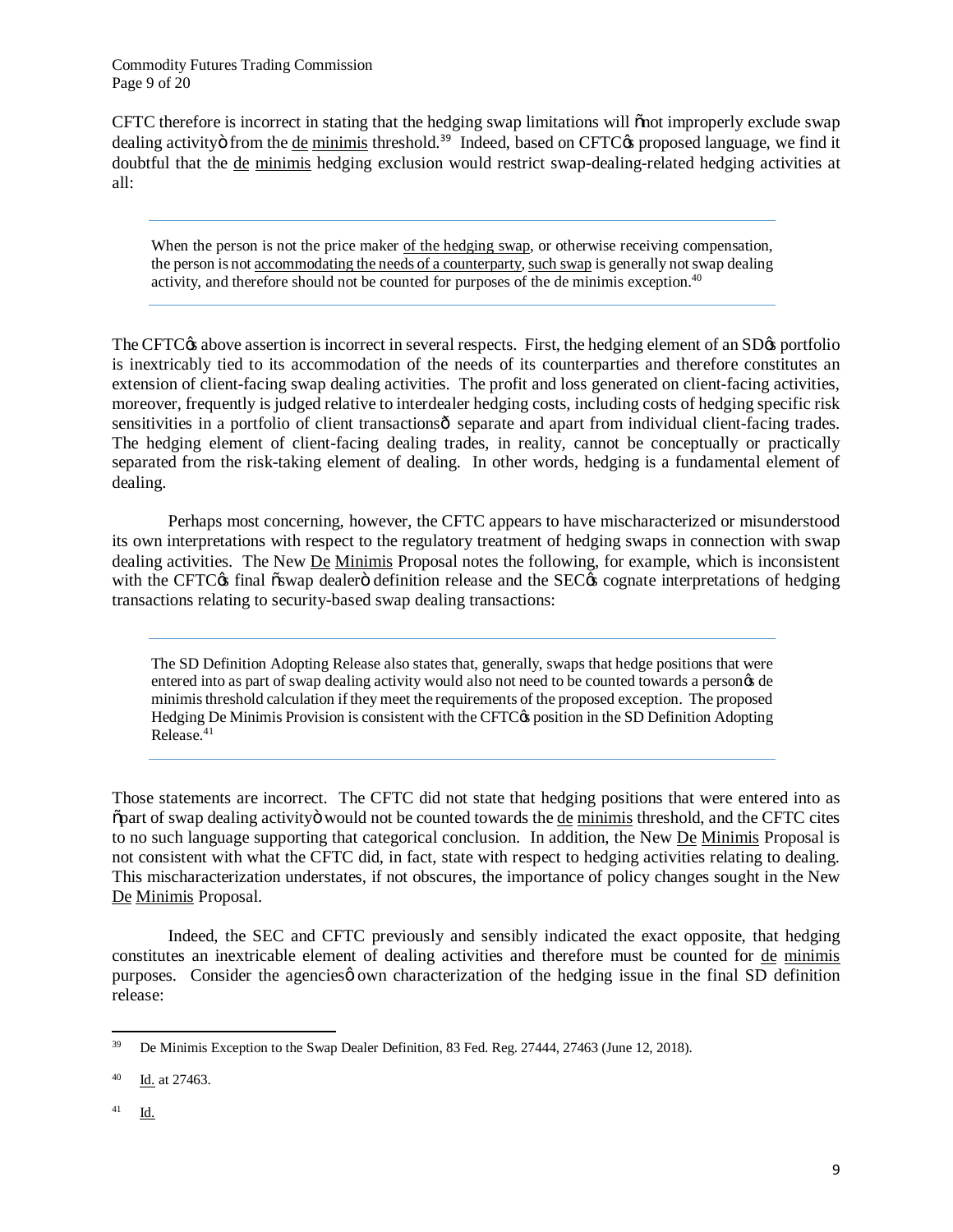$\ddot{\text{o}}$ ... the exclusion from the swap dealer analysis of swaps hedging physical positions ... is similar to the [other] exclusions . . . However, to the extent a person engages in dealing activities involving swaps, the presence of offsetting positions that hedge those dealing activities would not excuse the requirement that the person register as a swap dealer.<sup>42</sup>

In contrasting the hedging of swap dealing from other types of hedging activities that would be excluded more definitively from swap dealing calculations, the CFTC $\alpha$  clear intent was to clarify that offsetting positions, depending on facts and circumstances, may constitute swap dealing activities within the dealertrader distinction framework. In addition, the CFTC intended to clarify offsetting positions do not in any way affect the characterization of the dealing swaps that they are intended to hedge.

Moreover, the agencies stated the following as word of caution in light of the practical challenges of distinguishing hedging from dealing:

While we recognize that a rule delineating the swap activities that do not constitute swap dealing would simplify and make more certain, at least in some contexts, the application of the swap dealer definition, there are also reasons for caution in incorporating a categorical exclusion for hedging.<sup>43</sup>

In other words, directly contrary to what the CFTC states in the New De Minimis Proposal, the CFTC and SEC make no such categorical statement that  $\tilde{\text{swaps}}$  that hedge positions that were entered into as part of swap dealing activity would also not need to be counted towards a persongs de minimis threshold calculation. To the contrary, a number of statements by the agencies make abundantly clear that such swaps are not categorically excluded.

The CFTC and SEC also address this principle in addressing the scope of dealing in the context of the substantially similar statutory definition of security-based swap dealer:<sup>44</sup>

. . . To the extent that a person engages in security-based swap activity to hedge commercial risk, or otherwise to hedge risks unrelated to activities that constitute dealing under the dealer-trader distinction (particularly activities that have the business purpose of seeking to profit by providing liquidity . . . the Commissions would not expect those hedging transactions to lead a person to be a security-based swap dealer. Of course, to the extent a person engages in dealing activities involving security-based swaps, the presence of offsetting positions that hedge those dealing activities would not excuse the requirement that the person register . . . [Moreover,] if a person were to use other instruments to hedge the risks associated with its security-based swap dealing activity, that hedging would not undermine the obligation of the person to register as a security-based swap dealer,

 $42$ Further Definition of  $\delta$ Swap Dealer,  $\delta$   $\delta$ Security-Based Swap Dealer,  $\delta$   $\delta$ Major Swap Participant,  $\delta$   $\delta$ Major Security-Based Swap Participantö and õEligible Contract Participant; 77 Fed. Reg. 30634, 30612, fn. 220 (May 23, 2012).

 $\frac{43}{10}$  Id. at 30613, fn. 223 (May 23, 2012). See also id. at 30613, fn. 232 ( $\delta$ . . in practice, the difficulty of distinguishing, in applying the swap dealer definition, swaps entered into for the purpose of hedging from other types of swaps will be resolvable when the facts and circumstances of a personos swap activities are taken into consideration in light of our interpretive guidanceö).

<sup>&</sup>lt;sup>44</sup> See id. at 30606 (providing that  $\delta$ [b]ecause the definitions of the terms  $\delta$ swap dealer $\delta$  in the CEA and  $\delta$ security-based swap dealerö in the Exchange Act are substantially similar, the rules further defining those terms and the accompanying interpretations in this Adopting Release reflect common underlying principlesö).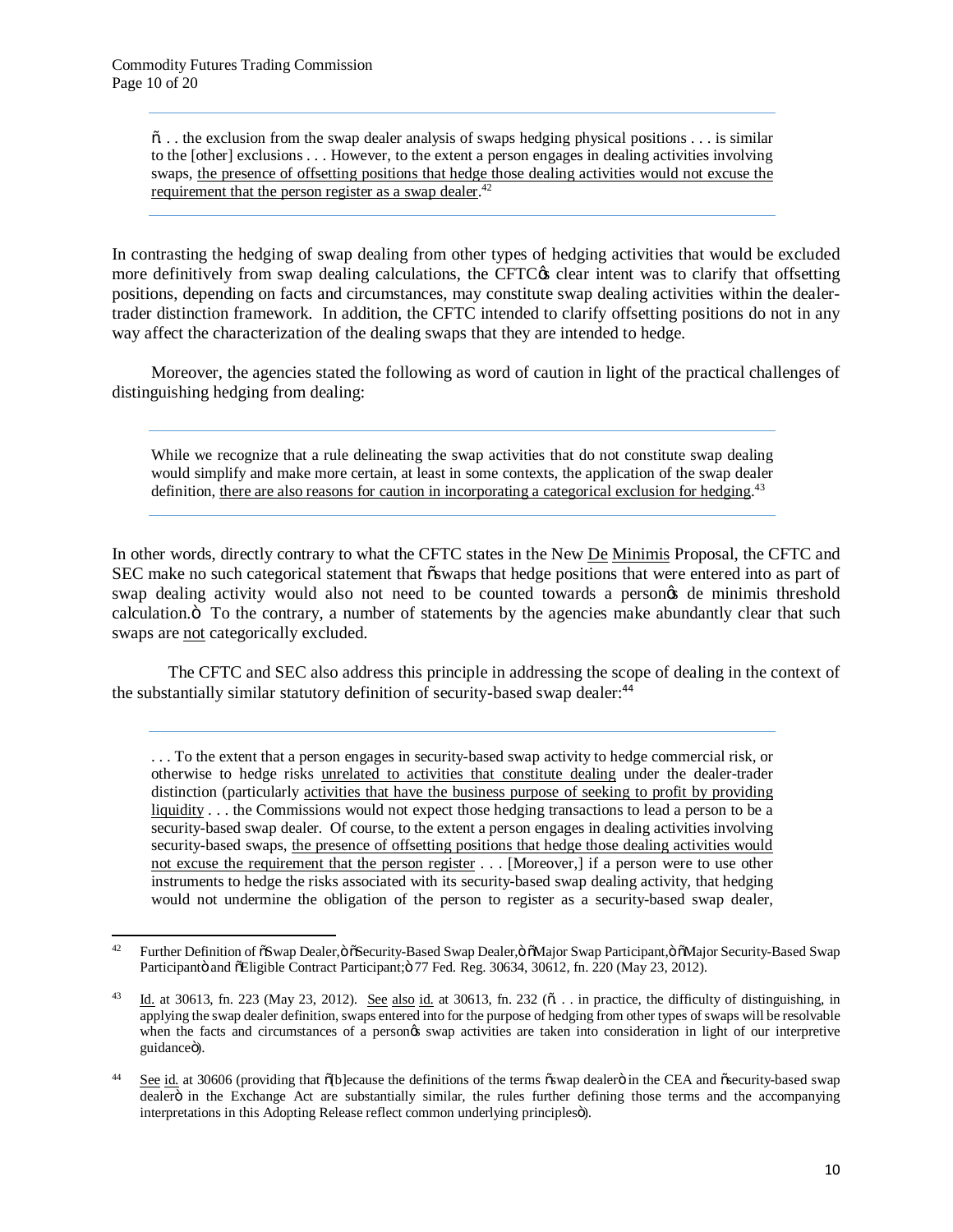notwithstanding the fact that it could be asserted that the dealing positions happen to hedge those other positions. 45

Thus, again, it is clear that the New De Minimis Proposal misrepresents the views of the commissions with respect to the hedging of dealing swaps under existing law.

Finally, the CFTC<sub>O</sub>'s Division of Swap Dealer and Intermediary Oversight ( $\delta$ DSIO $\delta$ ) issued clarifications squarely addressing the hedging of dealing swaps in a Frequently Asked Questions ( $\delta$ FAQ $\ddot{o}$ ) document published shortly after adoption of the final SD definition regulation.<sup>46</sup> In the FAQ, as in the preamble to the final SD definition regulation, DSIO states that hedging activities arising from swap dealing activities must be considered as part of the facts-and-circumstances analysis under the dealer-trader distinction framework.<sup>47</sup> Consider the following statement that most directly contradicts the CFTC $\alpha$ statements on the consistency of its New De Minimis Proposal with the final SD definition release:

Is hedging activity included in calculating the de minimis amount for swap dealers?

Depending on the circumstances, hedging activity may be included in the de minimis amount calculations. As stated in the Adopting Release, the relevant question in determining whether swaps count as dealing activity against the de minimis thresholds is whether the swaps fall within the swap dealer definition under the statute and the final rules, as further interpreted by the Adopting Release. In other words, a person must consider the swap in light of all other relevant facts and circumstances to determine whether such hedging activity is swap dealing activity (e.g., accommodating demand for swaps, making a market for swaps, etc.).<sup>48</sup>

Departing from this prudent reluctance to exclude dealing-related hedging from the SD registration analysis, the CFTC now proposes to permit only a portion of the dealing equation to count and misconstrues the nature of the swap dealing business. The CFTC and SEC already permit \$8 billion of swap dealing activities under the de minimis threshold, and already exclude confined hedging activities from the SD de minimis calculation, despite the absence of hedging exclusions in CEA section 1a(49) and their notable inclusion in the substantial position analysis relating to major swap participant. 49 To further permit interdealer trading to be excluded from that threshold allows the de minimis exception to swallow the rule.

<sup>46</sup> See Frequently Asked Questions (FAQ) 6 Division of Swap Dealer and Intermediary Oversight (ööDSIOö) Responds to FAQs About Swap Entities, available at https://www.cftc.gov/sites/default/files/idc/groups/public/@newsroom/documents/file/swapentities\_faq\_final.pdf (also providing, for example, that  $\delta[d]$ epending on the circumstances, a back-to-back swap entered into for hedging purposes may be included in the de minimis calculation<sub>o</sub>).

 $^{47}$  Id.

<sup>48</sup> Id. at 1-2.

 $45\,$ Id. at 30619, fn. 280 (May 23, 2012).

<sup>&</sup>lt;sup>49</sup> 7 U.S.C. 1a(33) (stating that major swap participants may exclude from their substantial position analysis õpositions held for hedging or mitigating commercial riskö).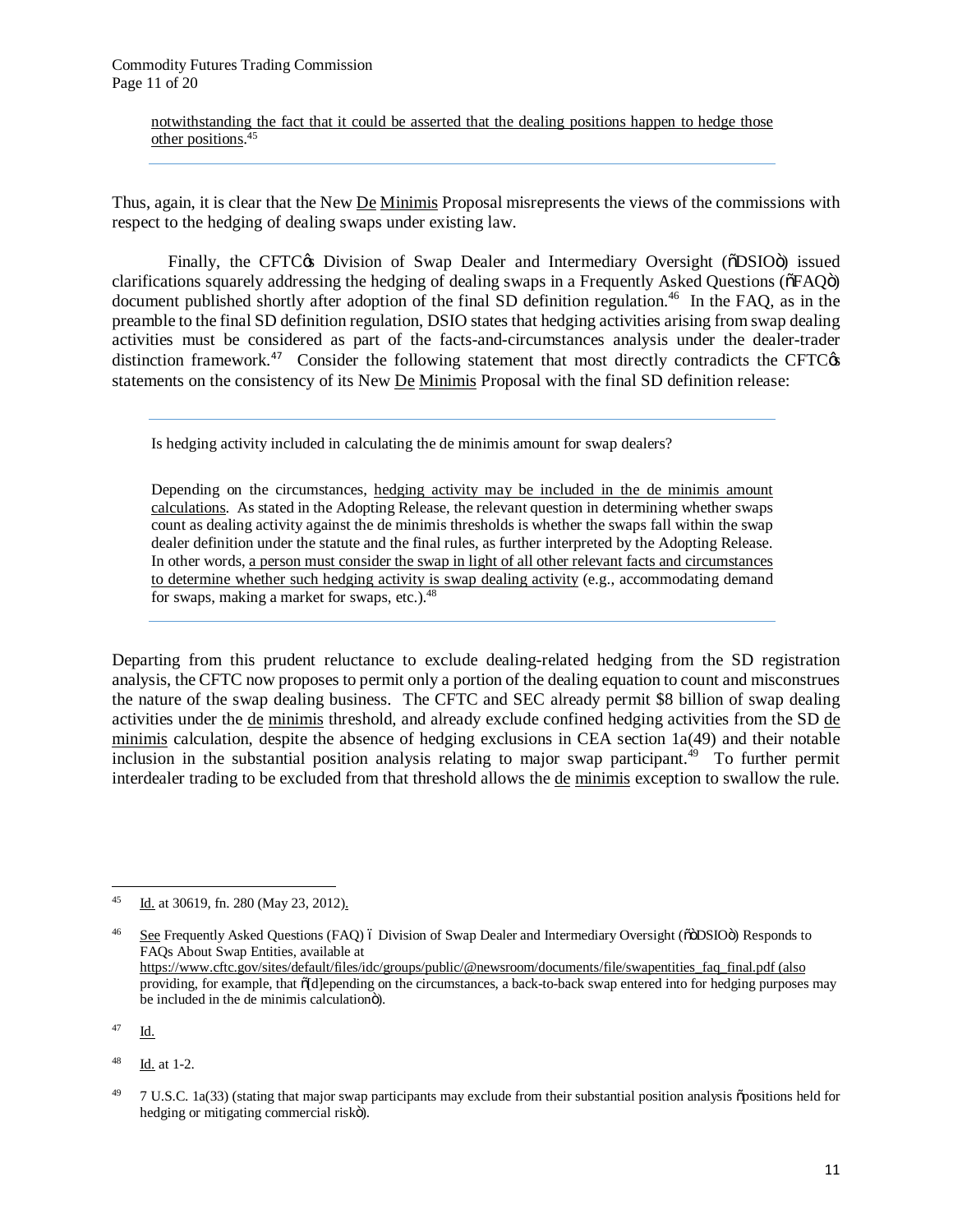#### **2. Swaps executed to hedge risk exposures from dealing swaps are inextricably tied to market-making activities and constitute dealing swaps, as acknowledged in other contexts by SDs themselves.**

The CFTC $\alpha$  expansion of the de minimis exclusions to include dealing swaps is based on a fiction that swaps executed to hedge risk exposures arising from dealing swaps can be readily distinguished from swaps arising from client-facing activities. That is incorrect, but it is not necessary to take our word for it. Consider the J.P. Morgan Chase & Co. $\&$  ( $\ddot{\text{O}}$ ) Form 10-K, containing the following description of derivatives market-making activities:

Market-making derivatives

The majority of the Firmgs derivatives are entered into for market-making purposes. Clients use derivatives to mitigate or modify interest rate, credit, foreign exchange, equity and commodity risks. The Firm actively manages the risks from its exposure to these derivatives by entering into other derivative transactions or by purchasing or selling other financial instruments that partially or fully offset the exposure from client derivatives.<sup>50</sup>

JPMorgan $\alpha$  own description of market-making, in a highly scrutinized securities filing with substantial financial consequences for material misstatements of fact, includes as part of its description of marketmaking those hedging transactions that, in its words,  $\ddot{\phi}$  partially or fully offset the exposure from client derivatives  $\ddot{\sigma}^{51}$ 

Moreover, for accounting purposes, JPMorgan differentiates between "gains and losses on derivatives used for specific [internal] risk management purposes and those arising from risk-mitigating activities in connection with market-making, which are treated as profit-and-loss in the market-making businesses. In this regard, JPMorgan notes the following in connection with its gains and losses from derivatives relating to market-making activities:

Gains and losses on derivatives related to market-making activities and other derivatives

The Firm makes markets in derivatives in order to meet the needs of customers and uses derivatives to manage certain risks associated with net open risk positions from its market-making activities, including the counterparty credit risk arising from derivative receivables. All derivatives not included in the hedge accounting or specified risk management categories above are included in this [market-making] category. Gains and losses on these derivatives are primarily recorded in principal transactions revenue. $52$ 

In addition, the notes to the *Gains and Losses on derivatives used for specific risk management purposes* tellingly states the following:

<sup>50</sup> JPMorgan Chase & Co., Form 10-K, Fiscal Year ended December 31, 2017, Note 5 6 Derivative instruments, 179, available at http://files.shareholder.com/downloads/ONE/5970536725x0xS19617-18-57/19617/filing.pdf.

<sup>51</sup> Id.

 $52$  Id. at 189, Notes to consolidated financial statements (emphasis added).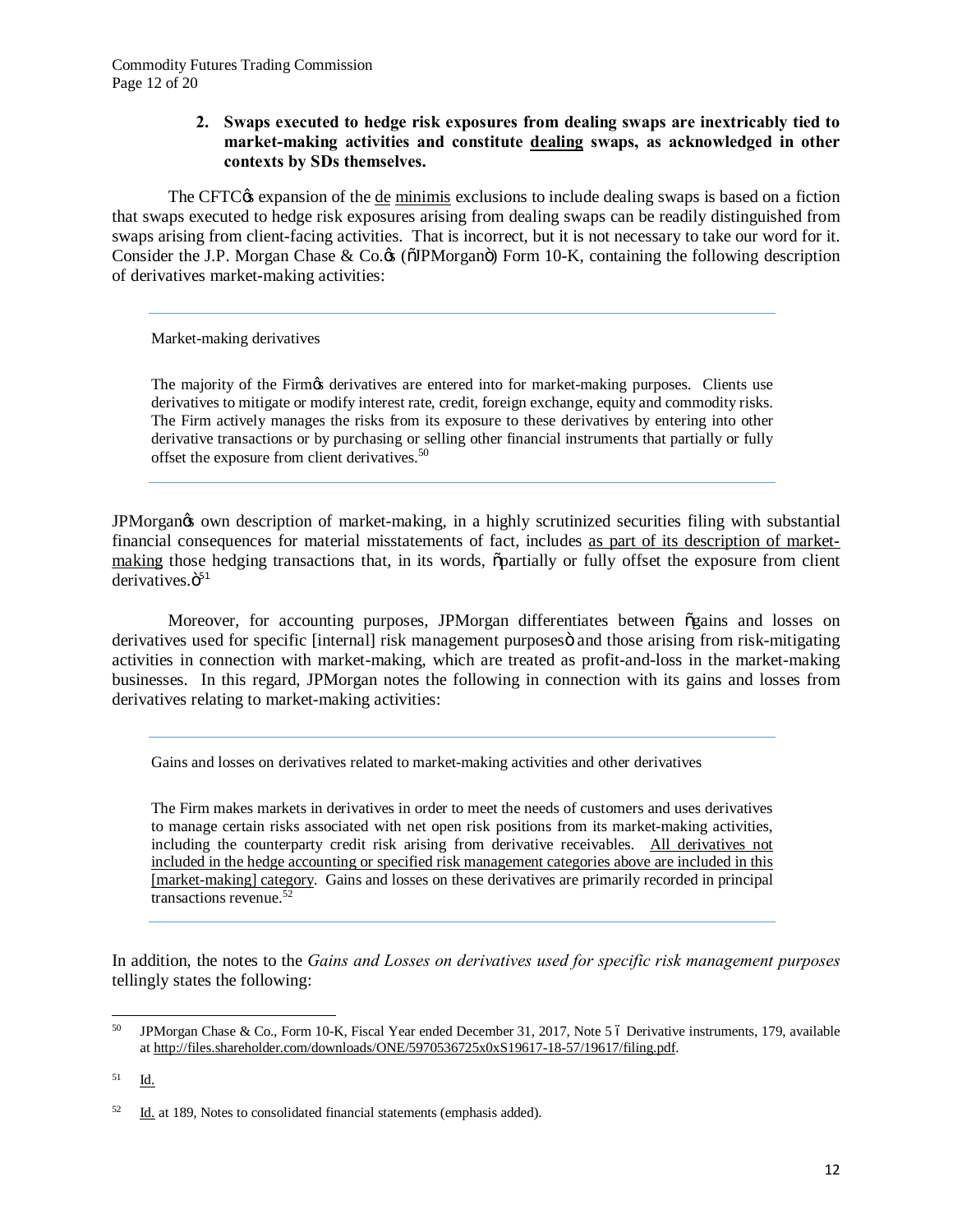These derivatives do not include credit derivatives used to mitigate counterparty credit risk arising from derivative receivables, which is included in gains and losses on derivatives related to marketmaking activities and other derivatives.<sup>53</sup>

This language is typical among all major swap dealers, leading to only one conclusion: SDs are well aware that market-making activities include derivatives activities used to hedge swaps executed to accommodate counterparty demand.

The Goldman Sachs Group, Inc.  $\&$  ( $\delta$ Goldman $\ddot{o}$ ) Form 10-K confirms challenges of differentiating between client-facing and hedging swaps as part of market making. Consider Goldmangs statement in its *Market Making Activities* section from its Form 10-K as follows:

Our [market-making] results are influenced by a combination of interconnected drivers, including (i) client activity levels and transactional bid/offer spreads (collectively, client activity), and (ii) changes in the fair value of our inventory and interest income and interest expense related to the holding, hedging and funding of our inventory (collectively, marketmaking inventory changes). Due to the integrated nature of our market-making activities, disaggregation of net revenues into client activity and market-making inventory changes is judgmental and has inherent complexities and limitations. <sup>54</sup>

We note that Goldman emphasizes that  $\ddot{\text{o}}$ interconnected [market-making revenue] drivers, $\ddot{\text{o}}$  including spreads on  $\delta$ client activity and changes in the value of hedging-related positions, are  $\delta$  integrated  $\delta$  and not easily  $\tilde{o}$ disaggregated $\tilde{o}$  for purposes of differentiating between components of its market-making businesses.<sup>55</sup> Consider, too, Goldmangs descriptions of the revenue attribution and accounting for the hedging of market-making positions:

Risk Management. The firm also enters into derivatives to actively manage risk exposures that arise from its marketmaking and investing and lending activities in derivative and cash instruments. The firm $\alpha$  holdings and exposures are hedged, in many cases, on either a portfolio or risk specific basis, as opposed to an instrument-by-instrument basis. The offsetting impact of this economic hedging is reflected in the same business segment as the related revenues.<sup>56</sup>

Note that Goldman states that the  $\tilde{\text{coffsetting}}$  impact of this economic hedging is reflected in the same business segment as the related revenues, ö meaning that revenue attribution for market-making activities is intended to be net of, and inextricable linked to, the costs of hedging the dealing transactions themselves. This is yet another description of swap dealing from a sophisticated market participant explaining, in a highly scrutinized securities disclosure, that the distinctions between dealing swaps and the hedging of dealing swaps are mostly artificial.

 $\overline{a}$ 

<sup>53</sup> Id. (emphasis added).

<sup>54</sup> The Goldman Sachs Group, Inc., Form 10-K, Fiscal Year ended December 31, 2017, Management Discussion and Analysis, Market-Making Activities, 58, https://www.goldmansachs.com/investor-relations/financials/current/10k/2017-10-k.pdf.

<sup>55</sup> Id.

<sup>&</sup>lt;sup>56</sup> Id. at 126, Notes to Consolidated Financial Statements.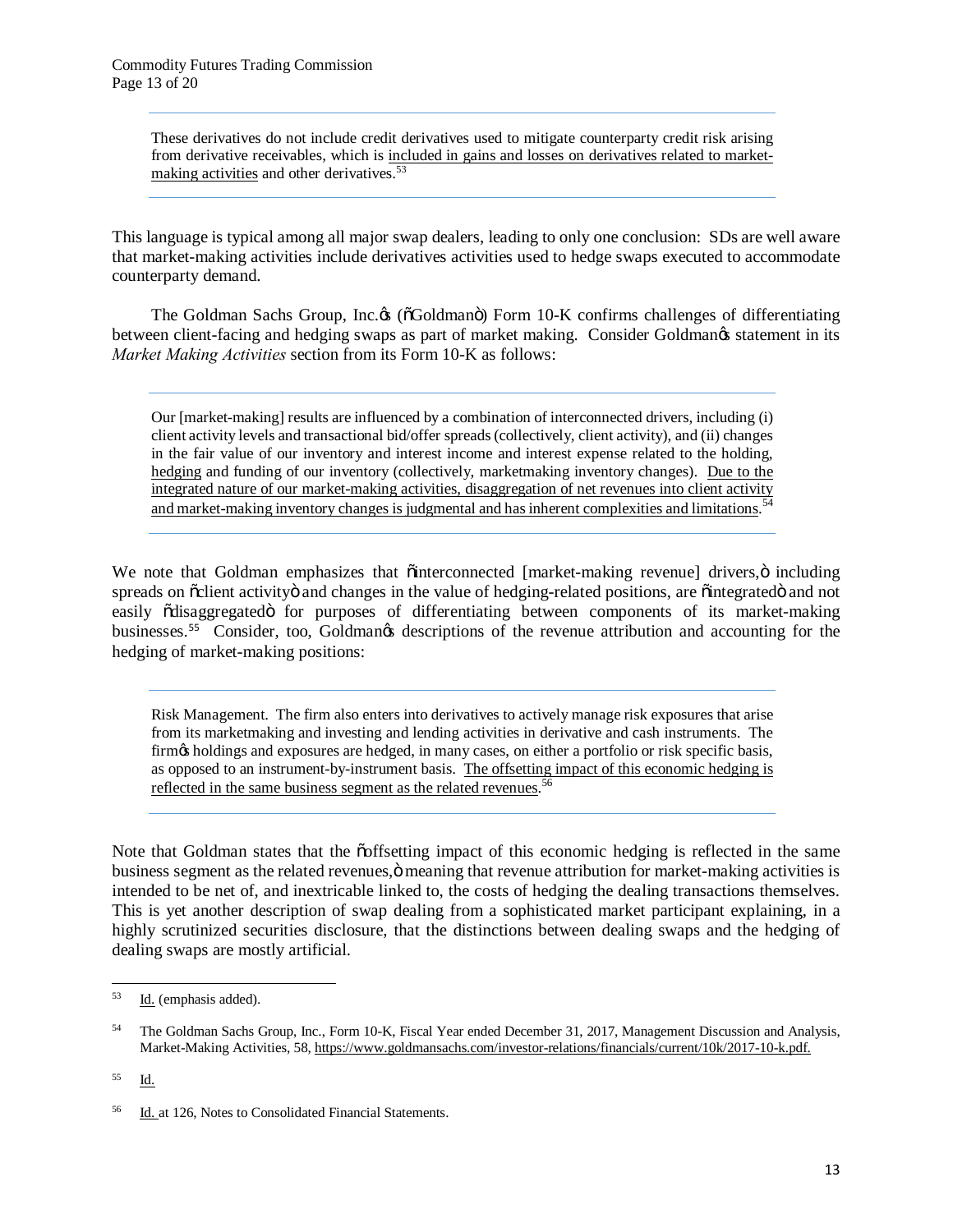In short, far from being distinct from market-making, swaps executed to hedge pre-existing or anticipated swap dealing risks are, in fact, a fundamental attribute of market-making, as the CFTC itself has long recognized.

## **II. The CFTC should have established an informal adjudicatory process that accounts for the public interest and reasonably relies upon representations concerning each legal entity's swap-related activities.**

The New De Minimis Proposal, in several respects, is based on a fundamental misunderstanding of the CEA $\alpha$  activities-based registration requirement.<sup>57</sup> The CEA defines the term "swap dealero to include any person involved in the following swap-related activities: (1) holding oneself out as a dealer; (2) making a market; (3) regularly entering into counterparty transactions as an ordinary course of business for its own account; or (4) engaging in any activity causing the person to be commonly known in the trade as a dealer or market maker.<sup>58</sup> However, CEA section  $1a(49)(D)$  also instructs the CFTC to (1) exempt from designation as an SD any legal entity that engages in a de minimis quantity of swap dealing in connection with customer transactions; and  $(2)$  issue final regulations to establish factors for making a  $\ddot{\text{o}}$  determination to exemptö such legal entities from SD registration. $59$ 

The structure of CEA  $1a(49)(D)$  is noteworthy in setting forth separate directives to exempt swap dealing entities involved in de minimis dealing activities and to establish, by regulation, factors for determining whether to exempt specific entities from registration. Consider the Dodd-Frank Act & specific language relating to the de minimis exemption:

DE MINIMIS EXCEPTION.  $\hat{o}$  The Commission shall exempt from designation as a swap dealer an entity that engages in a de minimis quantity of swap dealing in connection with transactions with or on behalf of its customers. The Commission shall promulgate regulations to establish factors with respect to the making of this determination to exempt.<sup>60</sup>

The CFTC historically reads these provisions to require a rulemaking that exempts any entities involved in less than a threshold amount of swap dealing. In our view, a correct reading of these two separate  $\delta$ shall $\delta$ statements is that they authorize the CFTC to issue exemptive orders for individual or similarly situated legal entities based upon generally applicable factors for determining whether such entities may be involved in de minimis swap dealing activities. It is unreasonable to conclude, as the CFTC apparently has, that Congress intended the CFTC to exempt a speculative number of persons involved in swap dealing activities through a blunt, wholesale exemption from registration that is divorced from the particular circumstances of any one petitioner. If Congress had intended that outcome, it would have and could easily have done so directly and clearly, rather than by the especially tortured means the CFTC seems to think it did. That is to say, the CFTC would not need a rulemaking to establish  $\delta$  factors  $\ddot{o}$  with respect to its  $\delta$  determinations to exempto entities from SD designation (as expressly required by the statute) if the determination to exempt would be made by rulemaking in the first instance.

<sup>60</sup> Id.

 $\overline{a}$ <sup>57</sup> 7 U.S.C. 1a(49).

<sup>58</sup> 7 U.S.C. 1a(49)(A)(i)-(iv).

<sup>59</sup> 7 U.S.C. 1a(49)(D).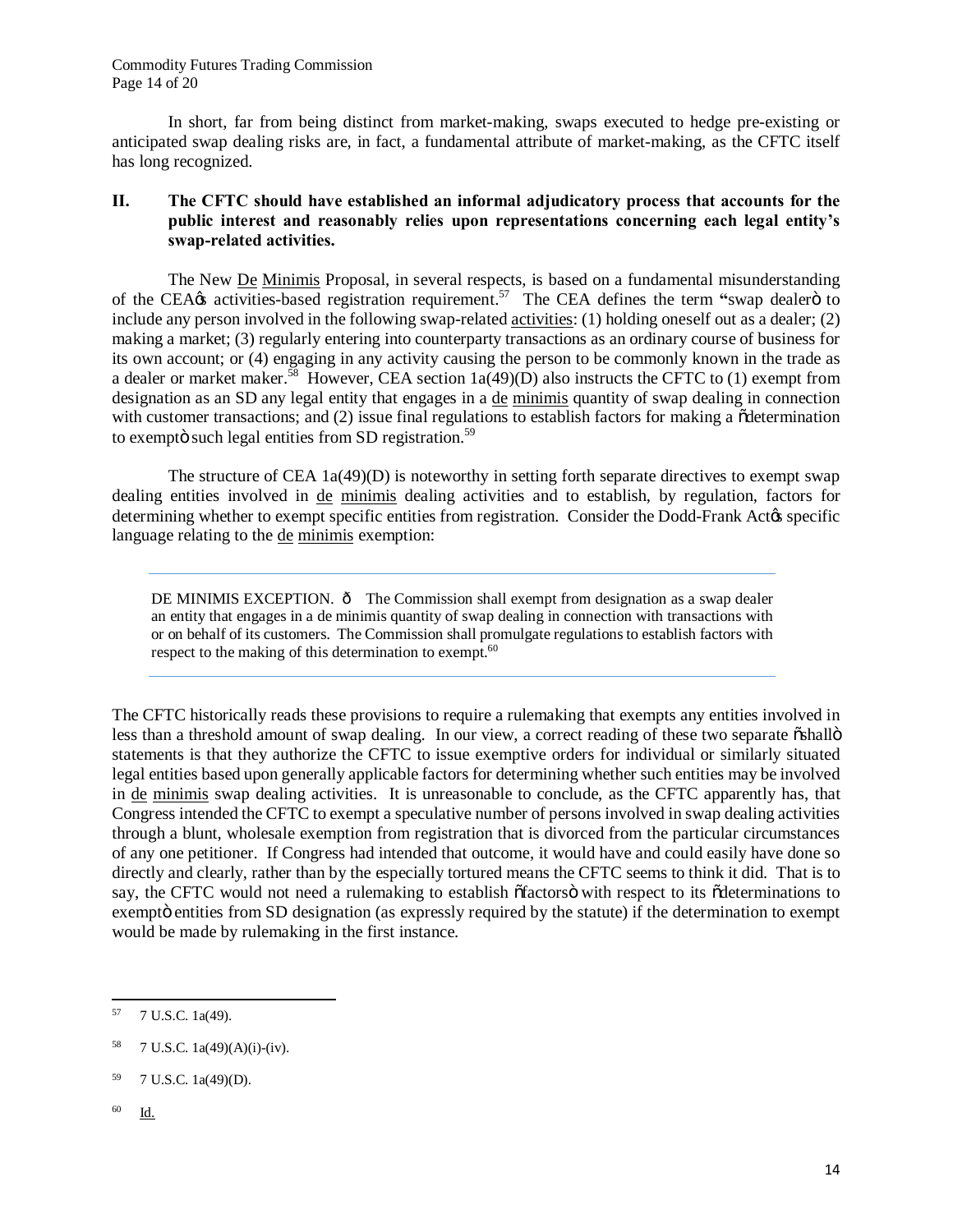From a policy perspective, there are a number of benefits to the CFTC proceeding with an informal adjudicatory process. First, the CFTC $\alpha$  exemptive authority requires a public interest finding that would, by necessity, include consideration of improvements to counterparty protections, financial stability, and market integrity, among other public interest objectives, as the basis for any exercise of the CFTC $\alpha$ discretionary authority. In addition, as an informal adjudicatory process, the CFTC $\alpha$  use of orders for individual or similarly situated entities would require the agency to exempt de minimis swap dealing based on petitioner representations on specific, rather than abstract or theoretical, swap dealing activities. Deviations from those representations, and violations of any other condition(s), would invalidate the petitioner<sub>os</sub> reliance on the exemption.

The exemptive process also would avoid many of the methodological challenges in the New De Minimis Proposal, because it better ensures that the CFTC has a sufficiently informed basis to act incrementally on specific, narrow issues presented in petitions. Given the CFTC $\alpha$  acknowledgement that swap data reporting makes calibration of the de minimis threshold an imprecise exercise, we view informal adjudication as superior to the flawed, incomplete, and frequently irrelevant aggregate data sets that serve as a poor proxy for information that the CFTC should be most interested in considering for SD registration purposes.<sup>61</sup>

## **III. The SD registration requirement requires consideration of swap dealing activities, not risk measures, in determining whether a swap dealing entity is required to register as a swap dealer.**

Nevertheless, the New De Minimis Proposal proceeds on the basis that CEA section 1a(49) requires the CFTC to provide a blanket exemption for entities engaged in a de minimis quantity of swap dealing activities. Although the statutory structure does not support that interpretation, the de minimis exemption under any faithful reading of CEA section 1a(49) at least must require consideration of the quantity of swap dealing, not net exposures or other irrelevant risk-based measures. In addition, the language in the supposed exemptive mandate $\hat{\sigma}$  de minimis $\hat{\sigma}$  must be construed in a manner that is faithful to Congress $\hat{\sigma}$  intent that the quantity of exempted swap dealing activities be minimal. That concept has intuitive boundaries that can be drawn far short of billions of dollars and thousands of transactions by unregulated entities.

The CFTC requests comment on the use of entity netted notional amounts as a replacement or supplement for gross notional activities in the SD registration analysis and as a risk-based measure for other regulatory purposes (e.g., thresholds relevant to clearing, margining, trading, reporting, and capital). It is not surprising, therefore, that industry commenters have seized the opportunity to support reconsideration of the use of notional amounts across the Dodd-Frank regulatory framework. That effort preceded the New De Minimis Proposal. The International Swaps and Derivatives Association, Inc. ( $\delta$ ISDA $\ddot{o}$ ), for example, published a research note in May 2018 regarding the  $\tilde{\text{o}}$ Uses of Notional Amount in Derivatives Regulation. $\ddot{\sigma}^{62}$  In its paper, ISDA noted the following with respect to the use of notional amounts in financial reforms adopted in the aftermath of the 2008 banking crisis:

In implementing the G-20 reforms, regulators have relied heavily on notional amount outstanding as a measure to curtail derivatives risk. For example, under CFTC rules, entities have to register as

<sup>61</sup> For more discussion in this regard, please see section IV.

 $62$  See ISDA Research Note, Uses of Notional Amount in Derivatives Regulation (May 2018), available at https://www.isda.org/a/1trEE/Notional-Based-Regs.pdf.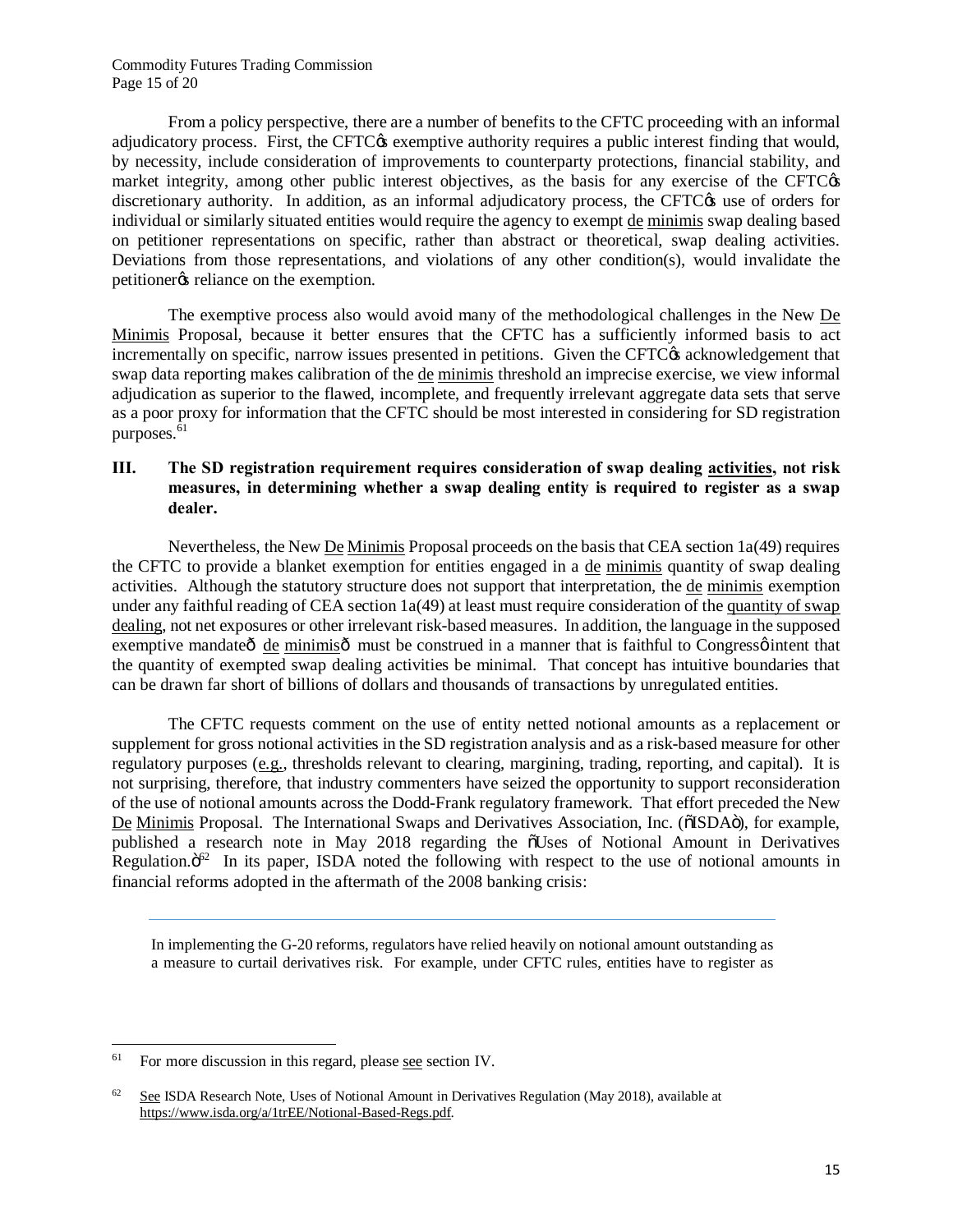swap dealers and so comply with a variety of requirements if their aggregate gross notional amount of swaps over the prior 12 months is above \$8 billion.

While notional amount is helpful in understanding the extent of trading activity, it is not a measure of risk . . . There is now growing recognition of the value of a risk-based regulatory framework, in which regulatory and prudential supervisory requirements and mandates hinge on risk exposures and not on arbitrary and/or non-risk-based metrics and thresholds.

The de minimis threshold appears to be the test case for a much broader industry initiative to emphasize net exposures, and not activities, for regulatory purposes, interestingly while ISDA acknowledges that notional amounts are  $\delta$ helpful $\ddot{\rm o}$  in understanding  $\ddot{\rm o}$  the extent of trading activity. $\ddot{\rm o}^{\rm 63}$ 

The CFTC evinces an interest in reconsidering the Dodd-Frank Act<sub>*i*s</sub> required activities-based analysis for swap dealer registration as well. It explicitly notes that it is aware of  $\ddot{\text{o}}$  potential viable alternative metrics to gross notional measures for SD registration, for example, and original open to the possibility of relying on a different approach in the future, such as a threshold based on entity-netted notional amounts or other risk metrics, including . . . initial margin, open positions, material swaps exposure, net current credit exposure, gross negative or positive fair value, potential future exposure, valueat-risk, or expected shortfall. $\ddot{\mathrm{o}}^{64}$  Although Better Markets appreciates the candor of the agency in this regard, it again emphasizes that such oalternative measures are irrelevant to the activities-based SD registration analysis required by the Dodd-Frank Act.

Moreover, although Better Markets agrees with the CFTC<sub>®</sub> decision not to propose alternative measures for SD registration in the New De Minimis Proposal, it notes, in any event, that the proposal fails to provide enough specificity with respect to these opotential viable alternative metrics to provide an opportunity for meaningful comment on matters foreseeably within the contemplation of the agency. For this reason, no such alternative in which aggregate gross notional amount is only a single  $\tilde{\text{o}}$ componento of a more complex or conjunctive registration calculation could be the logical outgrowth of the New De Minimis Proposal.

#### **IV. The CFTC's regulatory coverage statistics are incomplete, misleading, and irrelevant to the Dodd-Frank Act's activities-based standard for SD registration.**

The CFTC $\circ$  proposed de minimis exclusions knowingly contemplate billions of dollars in notional amounts and thousands of transactions in unregulated swap dealing activities, with hundreds of counterparties, being conducted through financial institutions and others that otherwise would be regulated under current law. In absolute, not relative terms, the CFTC $\alpha$  proposal is likely to mean that entities

<sup>63</sup> Id.

See De Minimis Exception to the Swap Dealer Definition, 83 Fed. Reg. 27444, 27448 (June 12, 2018), available at https://www.cftc.gov/sites/default/files/2018-06/2018-12362a.pdf. The CFTC also cites to an unpublished, 13-page paper on entity-netted notional amounts for a single asset class that is not, strictly speaking, relevant to the <u>de minimis</u> question and by its own terms, contains övery preliminary resultsö with the goal of capturing ömarket risk transfer, önot swap dealing activities. See Introducing ENNs: A Measure of the Size of Interest Rate Swap Markets (Jan. 2018), available at https://www.cftc.gov/sites/default/files/idc/groups/public/@economicanalysis/documents/file/oce\_enns0118.pdf.

Nevertheless, one section of that paper states  $\tilde{o}$ the great empirical difference between notional amount and [entity netted notional amounts] in the [interest rate swaps] market argues strongly for moving away from notional amount as a metric of market size and risk transfer. $\ddot{o}$  Id. As we noted above, the market size and risk transfer questions are not relevant to the SD registration analysis and indeed, the paper neglects to mention that even entity netted notional amounts do not address a number of risks that would benefit from the discipline of SD risk management program requirements, including counterparty credit, settlement, and liquidity risks.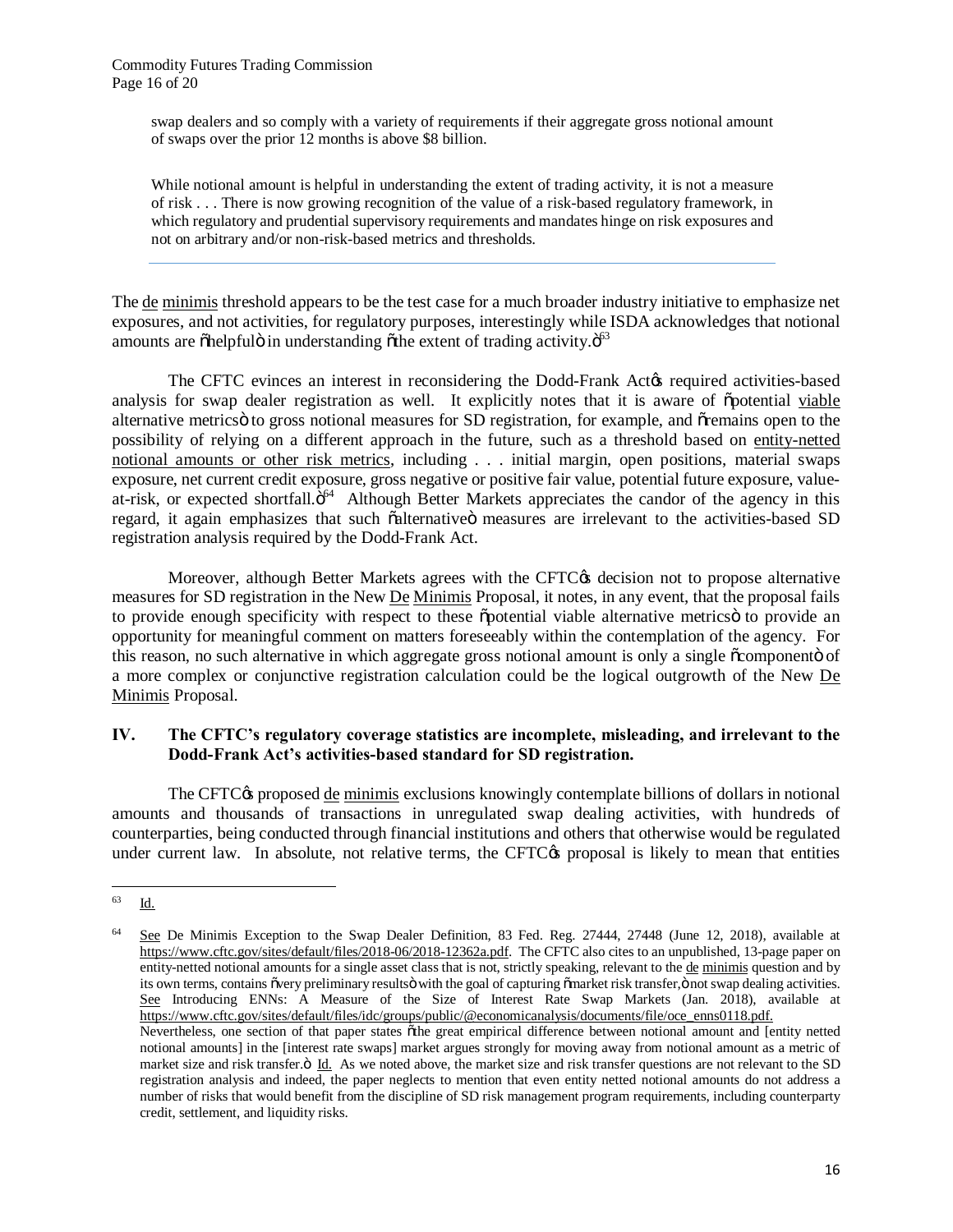Commodity Futures Trading Commission Page 17 of 20

involved in the global swap markets remain unregulated in significant respects. The CFTC should not cede jurisdiction over these swap dealing entities merely because the statutory discretion provided by imprecise terms, like ode minimis, o permit statistical acrobatics that make even billions of dollars in swap dealing activities sound minimal. Even a significant number and notional amount of swaps can constitute an insignificant percentage of the massive \$221 trillion swap markets.<sup>65</sup>

Repeatedly citing relative percentages in the regulatory coverage statistics is misleading and irrelevant. The CFTC states, for example, that the  $\tilde{c}$  approximately 96 percent of all reported swap transactions involved at least one registered SD $\ddot{\rm o}$ <sup>66</sup> $\ddot{\rm o}$  or  $\ddot{\rm o}$ almost all  $\ddot{\rm o}$  swaps as measured by aggregate gross notional amounts and transaction counts. It concludes therefore that unregulated swap dealing is  $\delta$ limited. $\delta$ <sup>67</sup> However, as we note above, the CFTC is focused on the wrong measures. Both percentages should be expected as SDs transact, and possibly report, in tremendously high volumes relative to other market participants. That says nothing about the absolute level of swap dealing activities relevant to SD registration under CEA section 1a(49)(A).

The regulatory coverage statistics from a counterparty perspective are equally flawed, as the  $CFTC$  $\circ$  own estimates provide that 680 counterparties would benefit from the full panoply of external business conduct disclosures and other regulatory protections under the \$3 billion de minimis threshold that do not receive them today. In swap market terms, that is a significant number. Yet, the CFTC notes that "these small [relative] increases in . . . Estimated Counterparty Coverage indicate that the systemic risk mitigation, counterparty protection, and market efficiency benefits of SD regulation would be enhanced in only a very limited manner. $\ddot{\mathrm{o}}^{68}$  Expanding Dodd-Frank counterparty protections potentially to hundreds of market participants would have more than a  $\delta$ limited $\delta$  effect on counterparty protection once relative statistics are abandoned. Better Markets notes, too, that more than 6,000 counterparties transacted with other counterparties and not SDs within the market, and therefore were not direct beneficiaries of certain Dodd-Frank counterparty protections, despite having conducted more than 77,000 transactions at \$68 billion in notional amount. 69

## **A. The CFTC's acknowledged data limitations argue for better field-level and affiliate reporting of swaps, which would give the CFTC an informed basis to consider changes to the \$3 billion de minimis threshold.**

The CFTC acknowledges that the de minimis threshold must be informed by a data-driven analysis of the swaps markets. Better Markets recommends, consistent with that view, that the CFTC address dataquality issues discussed in the New De Minimis Proposal prior to amending the swap dealer de minimis exception threshold or expanding any exclusions from the de minimis calculations. We agree with the Financial Services Roundtable ( $\delta$ FSR $\ddot{o}$ ) and other commenters that have recommended that the CFTC not rely upon incomplete swap data repository ( $\delta SDR\ddot{o}$ ) information in pursuing changes to the de minimis threshold. FSR recently argued, for example, that "for purposes of the considering any modifications to the de minimis exception at this time . . . that SDR data is still not currently sufficient and should not be

<sup>69</sup> Id. at 27451.

 $65\,$ The 102 CFTC-registered SDs executed 97.6% of more than 4.4 million swaps across the asset classes, with certain exclusions, in 2017 alone. Those transactions dilute the apparent, but not actual, significance of unregulated activities. Indeed, by the  $CFTC$  $\circ$  logic, an SD engaging in \$250 billion of countable dealing activities $\circ$  in addition to dealing activities that are not countedô would be less than one percent of global swap market activities.

<sup>&</sup>lt;sup>66</sup> See De Minimis Exception to the Swap Dealer Definition, 83 Fed. Reg. 27444, 27446 (June 12, 2018).

<sup>67</sup> Id. at 27450.

<sup>&</sup>lt;sup>68</sup> Id. at 27453.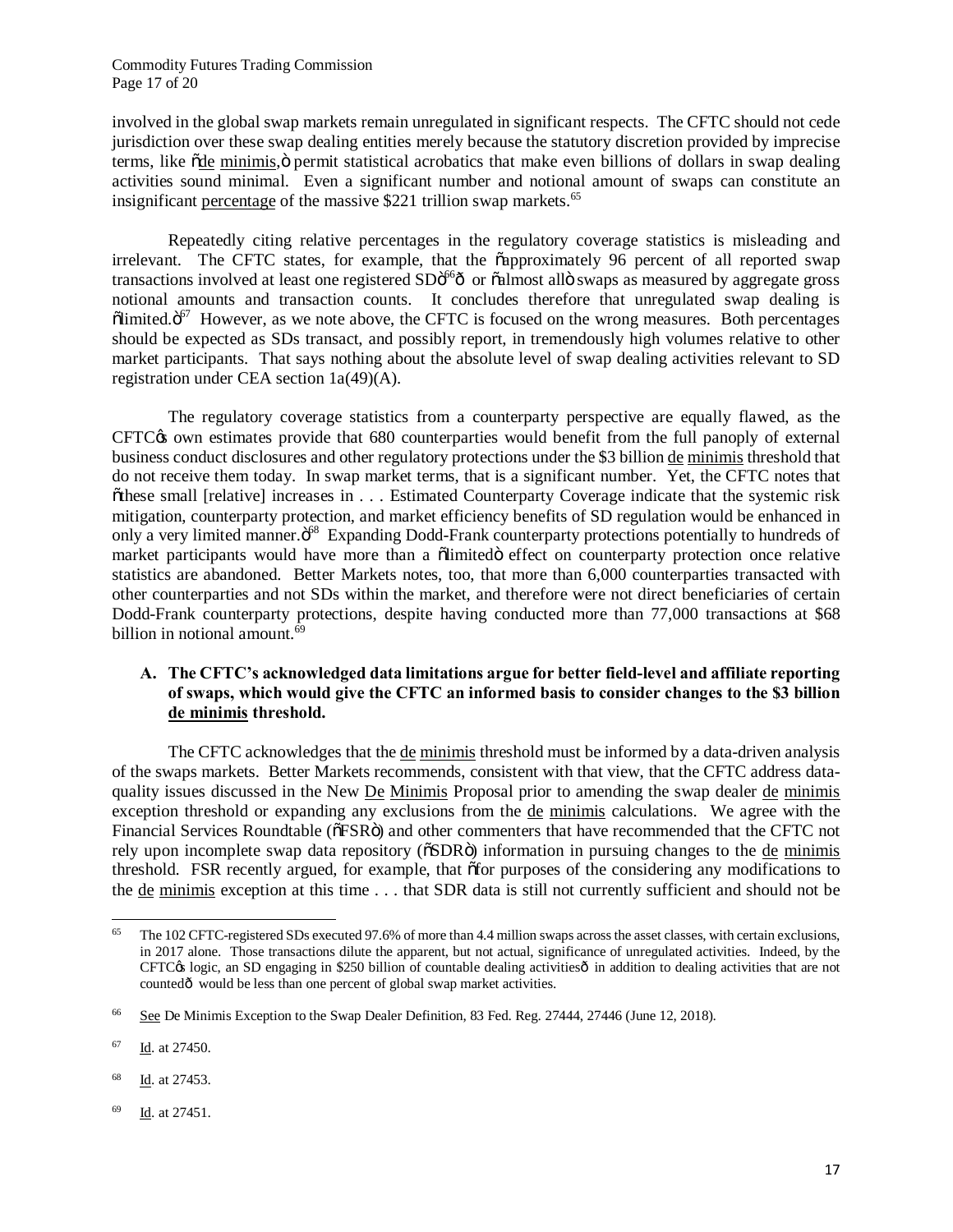Commodity Futures Trading Commission Page 18 of 20

relied upon for purposes of determining or modifying the de minimis threshold amount. $\ddot{\mathrm{o}}$ <sup>70</sup> The lack of reliable data does not argue against maintaining the CFTC $\alpha$  blunt, activities-based gross notional activities thresholdô it argues for it.

Indeed, in the New De Minimis Proposal, the CFTC itself notes that swap data "constraints limited the usefulness of the SDR data to identify which swaps should be counted towards a person $\alpha$  de minimis threshold, and the ability to precisely assess the current de minimis threshold or the impact of potential changes to the current exclusions. $\ddot{o}^{71}$  In light of that admission, the CFTC $\alpha$  determination to implement changes to current regulations is not only speculative but cuts against the CFTC $\alpha$  very argument for relying on swap data in the first instance. Moreover, it gives a scientific air to what amounts to a series of arbitrary policy judgements. It also confirms that the effect of changing the de minimis threshold is too speculative to provide a reasoned basis for administrative action.

The New De Minimis Proposal compounds the complexities incident to an imprecise regulatory framework. That framework should be revised to focus on strict, observable measures like total notional or transactional activities that would be preferable to a subset of such activities that potential registrants are empowered to interpret for themselves and are not presently required to monitor, report, or internally track by regulation across the firm. This sort of overengineering does not keep it simpleo it keeps it complex and obfuscates important facts about the swap markets. Moreover, if the CFTC $\alpha$  data is flawed, the solution is fix the data regulations implemented over the last eight years and finally get the regulatory reporting rightô not to feel around in the dark and compound problems by basing decision-making on imprecise and irrelevant measures.

## **B. The CFTCs data filtering methodology for purposes of the New De Minimis Proposal is flawed and inadequately explained.**

The CFTC relies upon a 10 unique counterparty filter to limit proposaløs confidential data set to swap-related activities that, it believes, are indicative of dealing. In the New De Minimis Proposal, the CFTC observed that  $\tilde{o}$  after excluding inter-affiliate and non-U.S. swap transactions, 83 percent of registered SDs had 10 or more reported counterparties, while approximately 97 percent of unregistered entities had fewer than 10 counterparties. $\ddot{\mathrm{o}}^{72}$  It reasoned therefore that the counterparty filtering threshold appeared  $\tilde{\sigma}$  reasonable ... to better identify entities likely engaged in swap dealing and  $\tilde{\sigma}$  reduced the likelihood of false positives,  $\ddot{o}$  including  $\ddot{o}$  entities likely engaged in hedging or other non-dealing activity. $\ddot{o}^{73}$ 

This logic is fatally flawed and undermines the totality of the analysis that follows from an incorrect assumption. First, the fact that the CFTC-registered swap dealers, including every major Wall Street bank, tend to have more than 10 counterparties is irrelevant, as that should be expected of the dominant swap dealers in the market. That metric alone does not suggest that one can be a swap dealer only if its operations and target counterparty population are similarly scaled. The fact that unregistered entities tend to have fewer than 10 counterparties is similarly irrelevant. If a commodities affiliate of a large firm, for example, holds itself out as a swap dealer or stands ready to accommodate the demand of nine CPs, that affiliate is a swap dealer on account of its swap dealing activities under the Dodd-Frank Act, unless those activities do not exceed the de minimis threshold or otherwise are excluded from the SD registration analysis.

- $72 \quad \underline{Id}$ .
- $^{73}$  Id.

 $70\,$ https://comments.cftc.gov/PublicComments/ViewComment.aspx?id=60606&SearchText=

 $71$  See Id.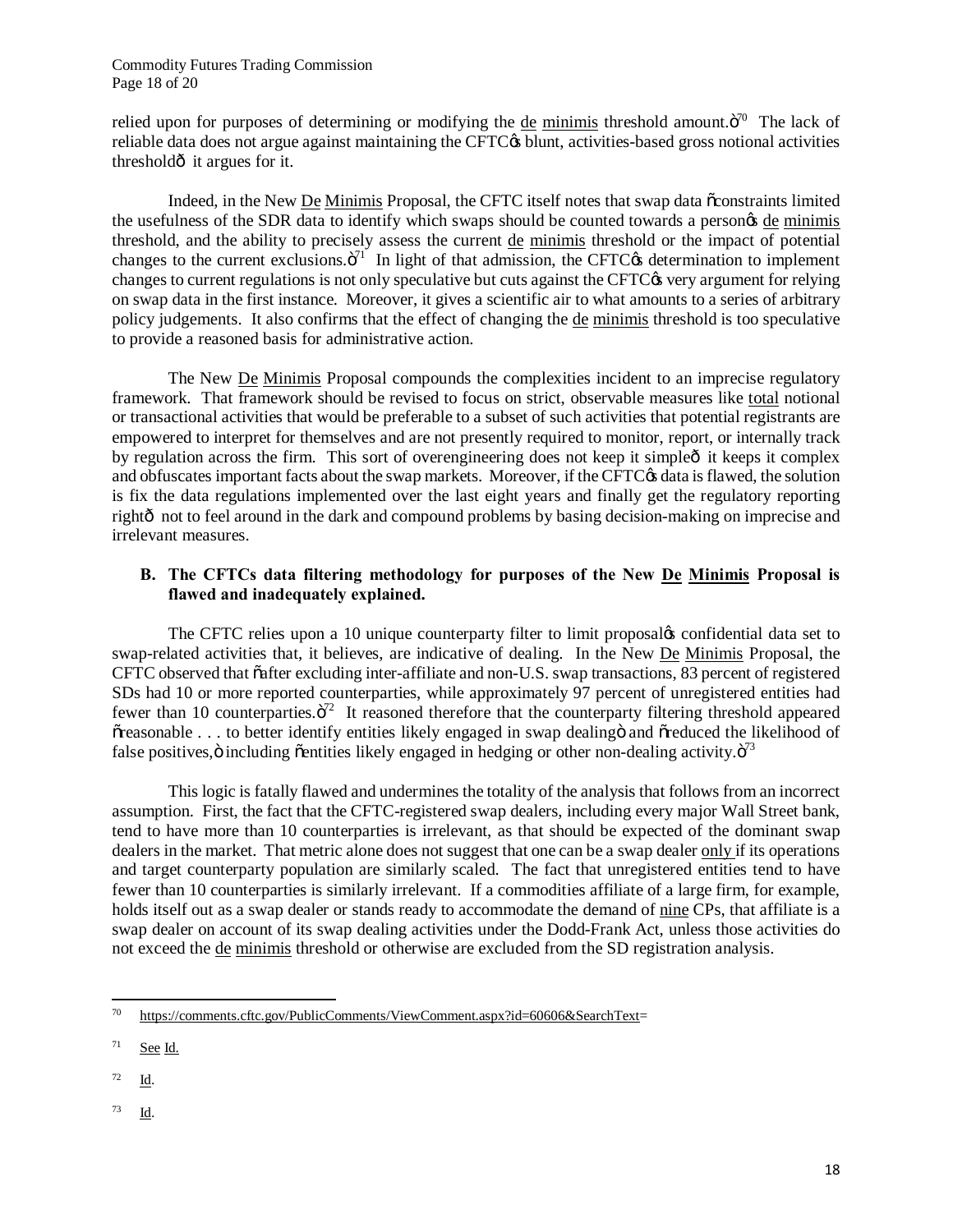Commodity Futures Trading Commission Page 19 of 20

Rather than rely upon such assumptions, the CFTC should have provided the public an opportunity to comment on alternative assumptions, including, for example, the usefulness of filters that are tailored to particular asset classes (e.g., commodity swaps could have been presented with a different counterparty filter). Moreover, there is some ambiguity on terms used in the CFTC $\alpha$  analysis. Needless to say, without precise definitions of filtering criteria used to remove data from the proposal's data set, it is not possible for the public to meaningfully comment either on the appropriateness of the filters or the results of the analysis.

Even once we accept the methodology in the New De Minimis Proposal, however, the CFTC $\alpha$ easy cases ot those firms facing at least 10 counterparties and executing at least \$3 billion notional in swaps activities  $\hat{\sigma}$  would capture 13 legal entities.<sup>74</sup> We find that significant. These 13 legal entities, not currently registered with the CFTC but engaged in billions of dollars of potential swap dealing activities, are not likely to constitute a massive change in regulatory coverage by any relative measure. However, in absolute terms, their swap dealing activities appear to exceed the de minimis thresholds recommended by all but one industry commenter that used notional amounts in original public comments on the de minimis exception adopted in 2012. The industry itself, it seems, would have viewed these 13 legal entities to be likely swap dealers.

#### **CONCLUSION**

It is ironic but telling that the CFTC<sub>O</sub>'s repeatedly stated rationale for the New De Minimis Proposalô simplifying the SD registration frameworkô would be achieved through dozens of pages of new regulations introducing complexities to a framework that has been in place since 2012. Almost a decade since the failure of Lehman Brothers and other events of the financial crisis, it is worth remembering the key role that unregulated, complex, and opaque derivatives markets played in undermining the stability of the U.S. financial system. We encourage the CFTC to be mindful of those lessons and ensure that it errs on the side of properly regulating firms involved in swap dealing. We also encourage the CFTC to be mindful of procedural requirements for definitional rulemakings under the Administrative Procedures Act and the Dodd-Frank Act.

The purpose of the New De Minimis Proposal ostensibly is to reduce  $\ddot{o}$  uncertainty $\ddot{o}$  in the marketplace about the scope of dealing activities and to reduce the  $\ddot{\text{on}}$  efficient application of the SD Definition. $\ddot{o}^{75}$  In reality,  $\ddot{o}$  certainty $\ddot{o}$  is not only an illusory goal but one hardly achievable through principles-based standards that upset now long-settled issues and interpretations. The clearest path forward, if certainty were the goal, would have been to permit the current de minimis threshold to remain in effect. The New De Minimis Proposal instead introduces the very kind of interpretive uncertainty that the proposal claims to address.

The New De Minimis Proposal also seeks an approach that apparently permits market participants to õcherry pickö dealing activities to arrive at desired regulatory outcomes, with minimal enforcement or informational mechanisms to monitor such unregulated activities, short of the CFTC $\alpha$  subpoena power.<sup>76</sup>

 $74\,$ Id. at 27452.

<sup>&</sup>lt;sup>75</sup> See De Minimis Exception to the Swap Dealer Definition, 83 Fed. Reg. 27444, 27462 (June 12, 2018) (stating, for example, that õthe absence of an explicit exclusion in the regulations for swaps entered into for purposes of hedging financial positions has caused uncertainty in the marketplace regarding whether swaps that hedge, for example, interest rate risk, credit risk, or foreign exchange risk, would also need to be counted towards a personos de minimis threshold . . . . . . . . . . . .

Requiring the involvement of the CFTC<sub>O</sub>S Division of Enforcement to appropriately monitor the new interpretation of swap dealing is unlikely to encourage open and candid dialogue on compliance and other issues, and it would unnecessarily burden the CFTC<sub>(8</sub> limited enforcement resources with supervisory responsibilities ordinarily met through examinations programs and intermediary oversight.